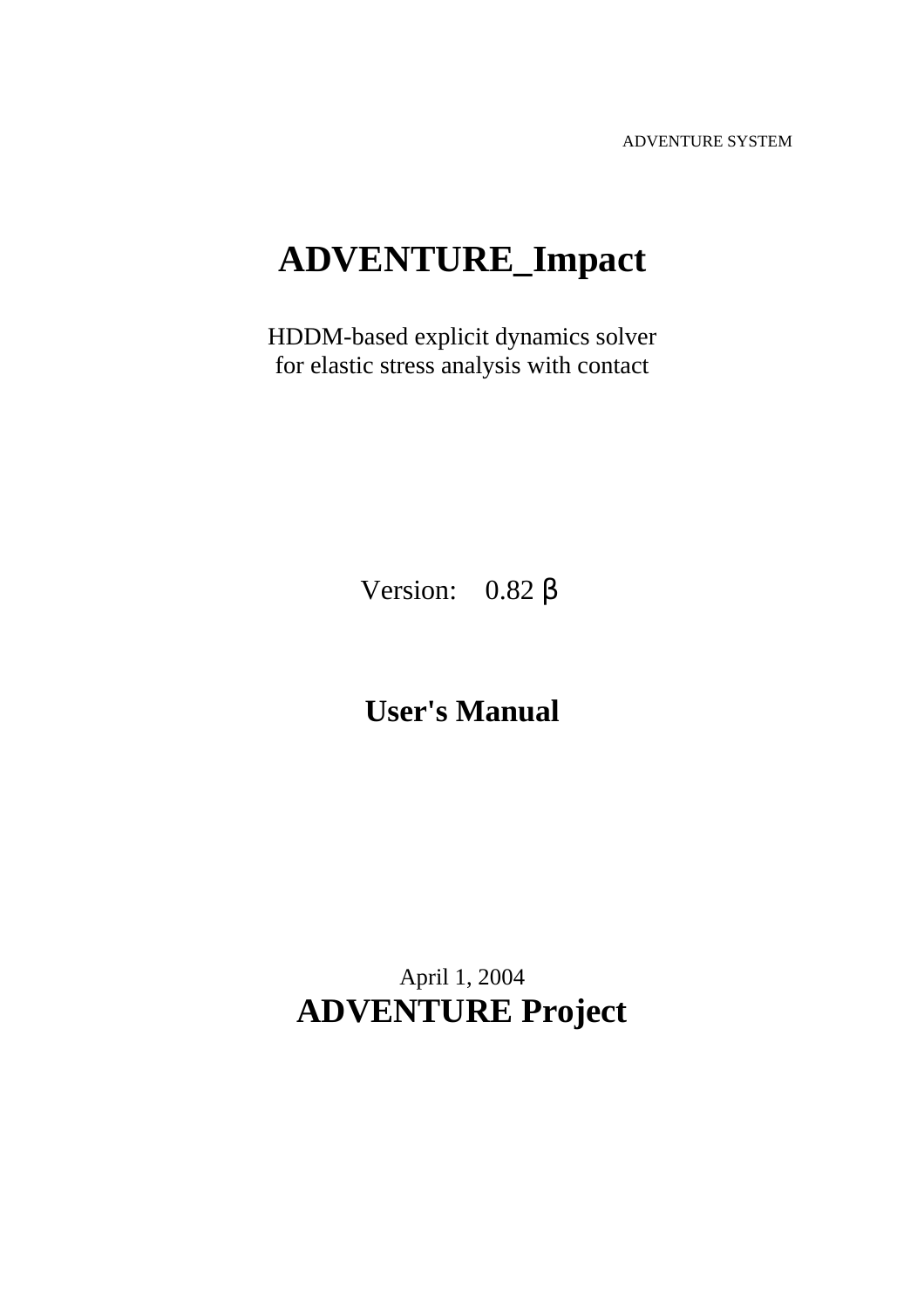# **Contents**

|    | 1.1.     |                                                              |  |  |  |  |  |
|----|----------|--------------------------------------------------------------|--|--|--|--|--|
|    | 1.2.     |                                                              |  |  |  |  |  |
|    | 1.3.     |                                                              |  |  |  |  |  |
|    | 1.4.     |                                                              |  |  |  |  |  |
|    |          |                                                              |  |  |  |  |  |
|    |          |                                                              |  |  |  |  |  |
|    | 1.4.3.   |                                                              |  |  |  |  |  |
|    | 1.4.4.   |                                                              |  |  |  |  |  |
|    | 1.4.5.   |                                                              |  |  |  |  |  |
|    | 1.4.6.   |                                                              |  |  |  |  |  |
|    | 1.4.7.   |                                                              |  |  |  |  |  |
|    |          |                                                              |  |  |  |  |  |
|    | 1.5.1.   |                                                              |  |  |  |  |  |
|    |          |                                                              |  |  |  |  |  |
|    |          |                                                              |  |  |  |  |  |
|    |          |                                                              |  |  |  |  |  |
| 2. |          |                                                              |  |  |  |  |  |
| 3. |          |                                                              |  |  |  |  |  |
|    |          |                                                              |  |  |  |  |  |
|    |          |                                                              |  |  |  |  |  |
|    | 3.1.2.   |                                                              |  |  |  |  |  |
|    | 3.1.3.   |                                                              |  |  |  |  |  |
|    | 3.1.4.   |                                                              |  |  |  |  |  |
|    | 3.1.5.   |                                                              |  |  |  |  |  |
|    | 3.1.6.   |                                                              |  |  |  |  |  |
|    |          |                                                              |  |  |  |  |  |
|    |          |                                                              |  |  |  |  |  |
|    |          |                                                              |  |  |  |  |  |
|    | 3.3.     |                                                              |  |  |  |  |  |
|    | 3.4.     |                                                              |  |  |  |  |  |
|    | 3.5.     |                                                              |  |  |  |  |  |
|    | 3.6.     |                                                              |  |  |  |  |  |
|    | 3.7.     |                                                              |  |  |  |  |  |
|    | 3.8.     |                                                              |  |  |  |  |  |
|    | 3.9.     | Environment Setup File 2 (AdvImpact_init_loadbalace.txt)  28 |  |  |  |  |  |
|    | 3.10.    |                                                              |  |  |  |  |  |
|    | 3.11.    |                                                              |  |  |  |  |  |
|    | 3.12.    |                                                              |  |  |  |  |  |
|    | Appendix |                                                              |  |  |  |  |  |
|    | Α.       |                                                              |  |  |  |  |  |
|    | В.       |                                                              |  |  |  |  |  |
|    | C.       |                                                              |  |  |  |  |  |
|    | D.       |                                                              |  |  |  |  |  |
|    |          |                                                              |  |  |  |  |  |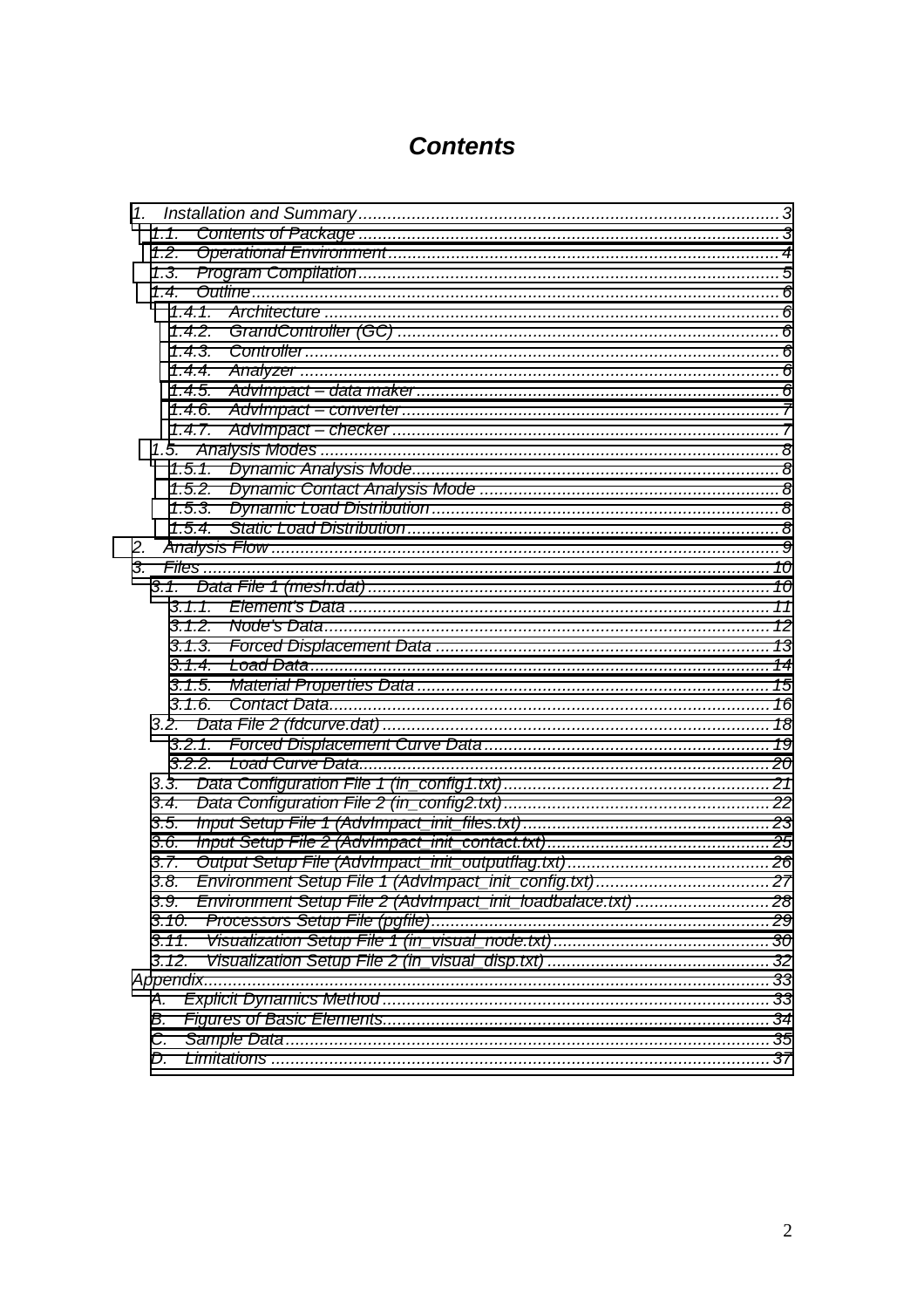# <span id="page-2-0"></span>*1. Installation and Summary*

# *1.1. Contents of Package*

The following files are included in the current package:

*Solver*

The explicit dynamics solver based on the Hierarchic Domain Decomposition method (HDDM) includes the following codes:

| GrandController:                               | advimpact-g         |
|------------------------------------------------|---------------------|
| Controller:                                    | advimpact-c         |
| Analyzer:                                      | advimpact-a         |
| Combined version of the above codes:           | advimpact-t         |
| <b>Pre-Processor Tools</b>                     |                     |
| $AdvIO$ converter tools:                       | advimpact-datamaker |
| <i>AdvImpact</i> data assistant creator tools: | advimpact-converter |
| <i>AdvImpact</i> data viewer:                  | advimpact-checker   |
| <b>Post-Processor Tools</b>                    |                     |
| Tools for extraction of chronological          |                     |
| nodal displacement records:                    | advimpact-vnode     |
| Tools for simplified visualization of nodal    |                     |
| displacement distribution:                     | advimpact-vdisp     |
|                                                |                     |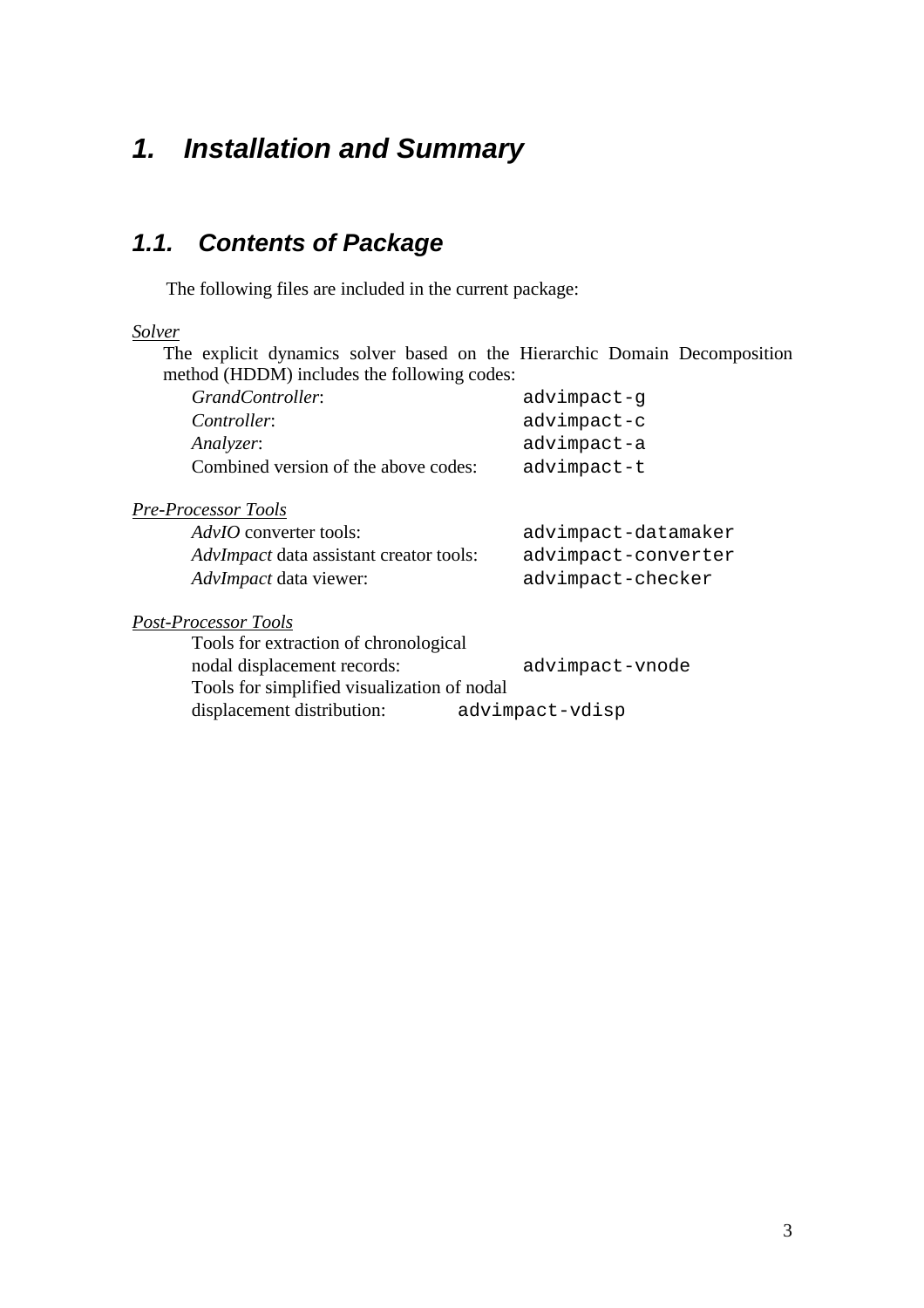# <span id="page-3-0"></span>*1.2. Operational Environment*

The system requires the following operational environment: Operating System (OS): Linux, FreeBSD<br>Compiler: GNU C compiler GNU C compiler

The operational environment used for development of the current codes is:

| OS:         | FreeBSD          |
|-------------|------------------|
| CPU:        | Intel            |
| MPI:        | mpich            |
| C compiler: | $\rm gcc-2.95.3$ |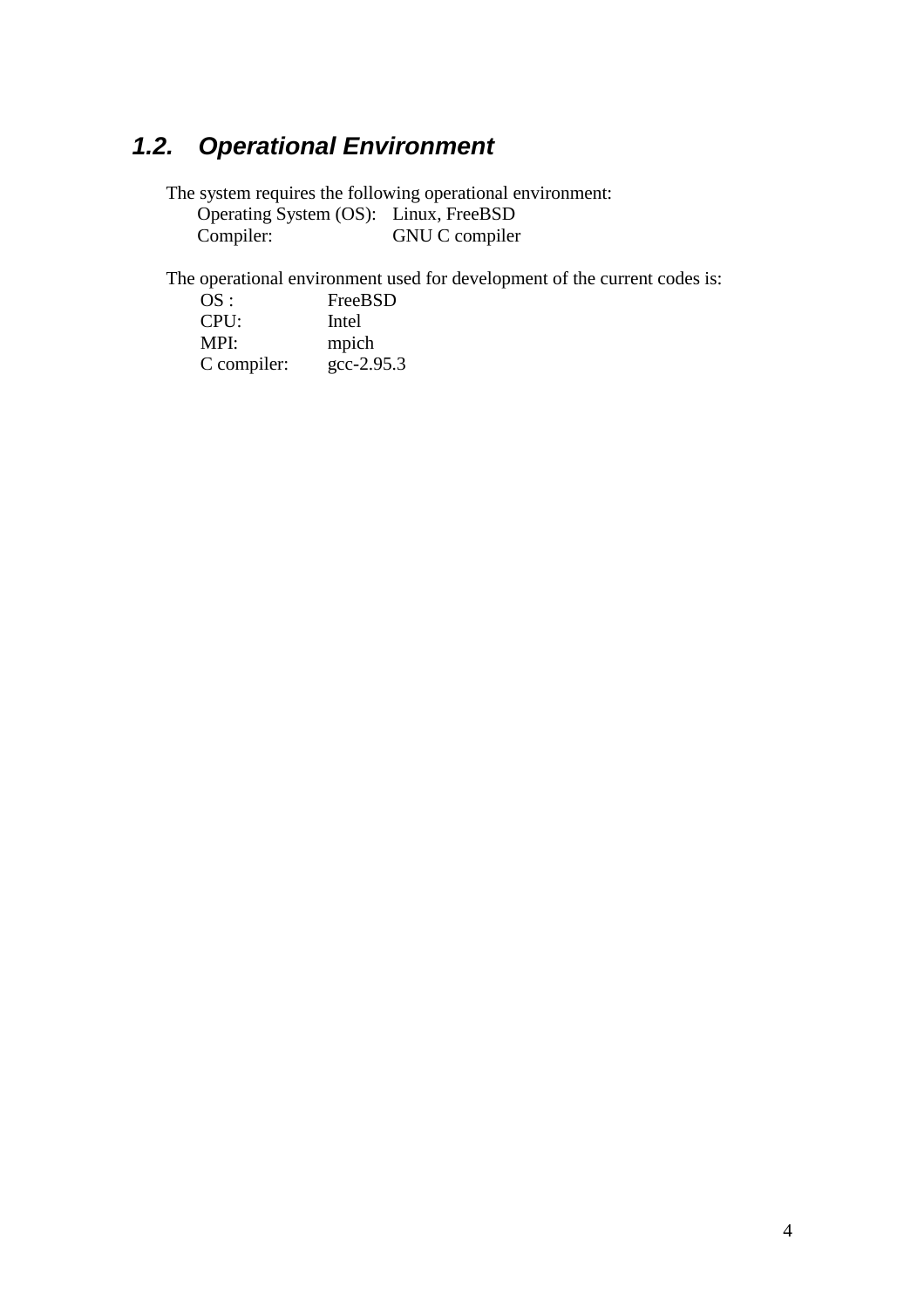## <span id="page-4-0"></span>*1.3. Program Compilation*

The path for *include* files and the path for *library* files are originally setup in the Makefile for the situation when the ADVENTURE\_IO library is installed in the directory ADVENTURE. If another directory for installation is considered, the underlined path of the ADVDIR should be changed.

 ADVDIR= \$(HOME)/ADVENTURE INCDIR= \${ADVDIR}/include LIBDIR= \$(ADVDIR)/lib

Execute the *make* command:

make [ENTER]

The program executable files will be created. To complete the installation, execute the command *make install*:

make install [ENTER]

The binary executable modules will be copied into the directory  $\frac{1}{2}$  (ADVDIR)/bin and the User's Manual will be copied into the directory \$(ADVDIR)/doc/AdvImpact . After these procedures, the *AdvImpact* executable modules can be copied into any convenient directory.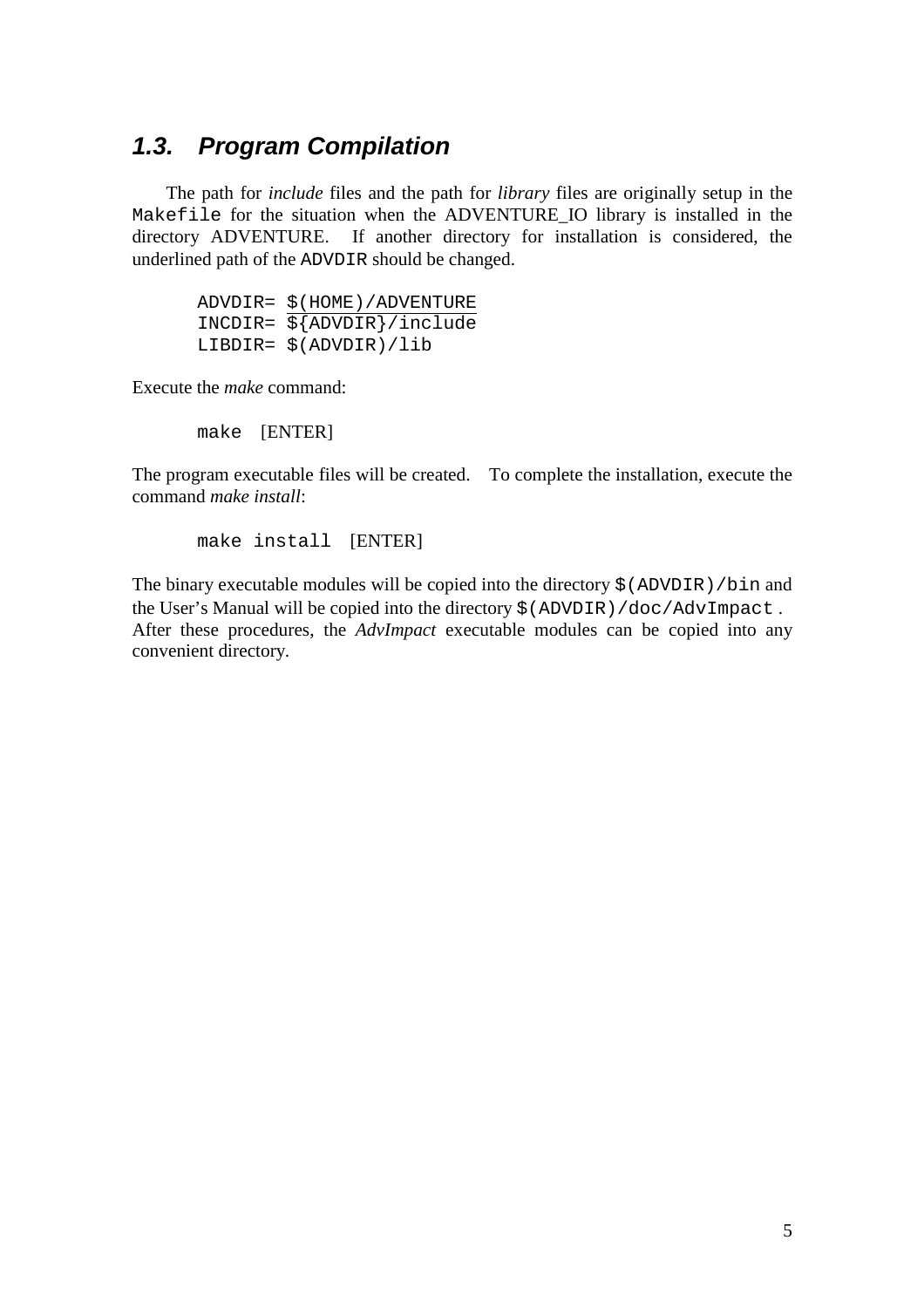## <span id="page-5-0"></span>*1.4. Outline*

#### *1.4.1. Architecture*

The code *AdvImpact* consists of 3 independent executable modules and 1 combined executable module. In addition, 2 necessary tools are used to reprocess the data.

Executable modules:

| advimpact-q | <i>GrandController</i> | the number of processes $= 1$                      |
|-------------|------------------------|----------------------------------------------------|
| advimpact-c | Controller             | the number of processes $=$ number of <i>Parts</i> |
| advimpact-a | Analyzer:              | the number of processes $=$ unlimited              |
| advimpact-t |                        | Combined version of the above codes                |

Necessary Pre-Processor tools:

| advimpact-datamaker | <i>AdvIO</i> converter tools           |
|---------------------|----------------------------------------|
| advimpact-converter | AdvImpact data assistant creator tools |

#### *1.4.2. GrandController (GC)*

The module *GrandController* (GC) is used for overall controll and management of the information on the connected *Parts*. GC reads the input-output and setup files (described in Section 2 of the current Manual).

#### *1.4.3. Controller*

The *Controller* modules, which are activated for each *Part*, control the input-output data of all *Subdomains* in the *Part*. The file input-output processes are done in parallel mode for the number of *Controller* modules (number of *Controllers* = number of *Parts*).

#### *1.4.4. Analyzer*

The *Analyzer* performs the Finite Element analysis (FEA) of each *Subdomain*. The number of *Analyzer* processes are fixed and are set for each *Part* in the setup file. FEA is done in parallel mode for the number of *Analyzer* processes.

### *1.4.5. AdvImpact – data maker*

The tool program advimpact-datamaker is used to convert the mesh data written in the text format into the ADVENTURE binary format.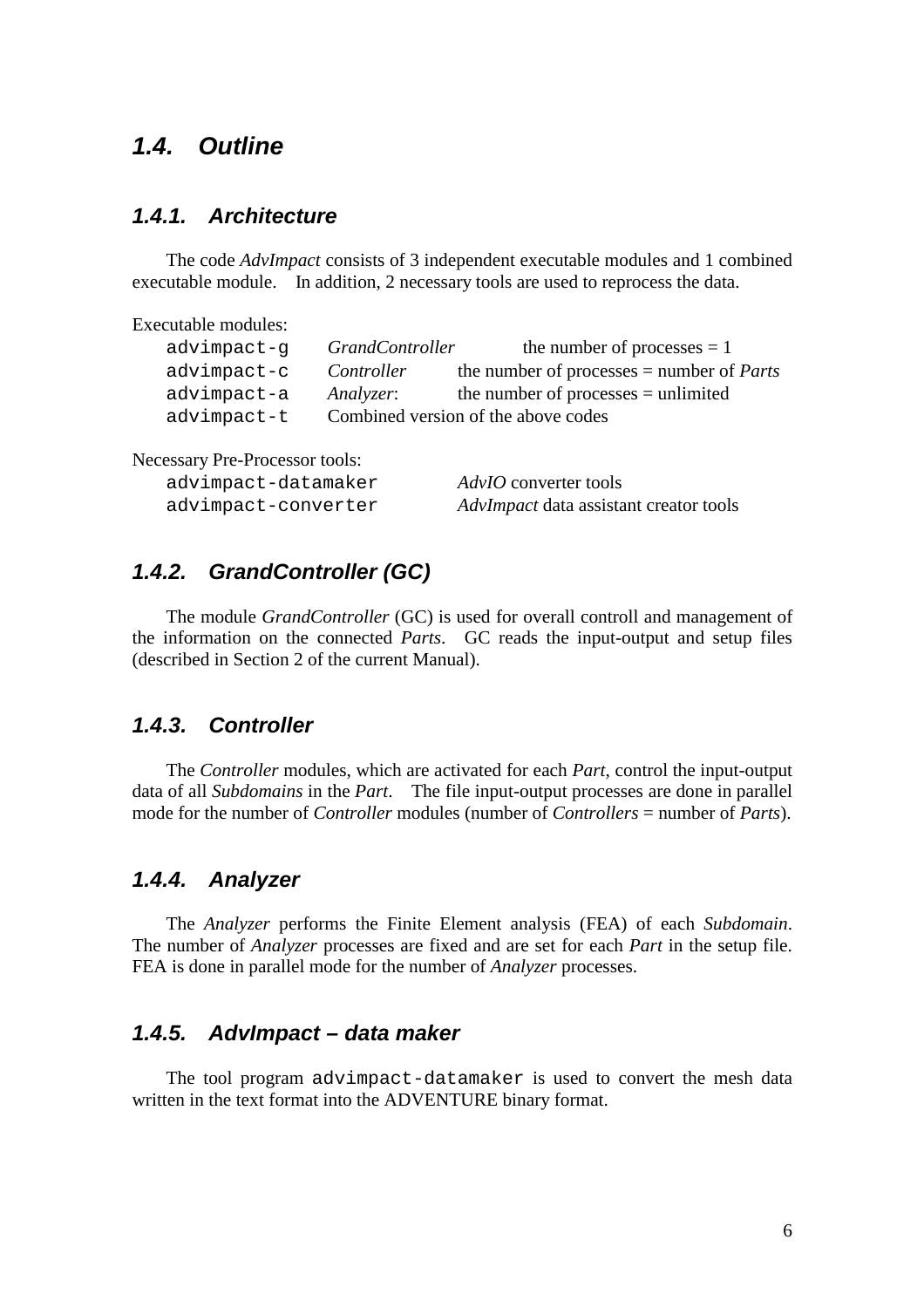#### <span id="page-6-0"></span>*1.4.6. AdvImpact – converter*

The tool program advimpact-converter is used to convert the output files created by ADVENTURE\_Metis into the format supported by *AdvImpact*.

### *1.4.7. AdvImpact – checker*

The tool program advimpact-checker is used to convert the *AdvImpact* supported files into the text format for view.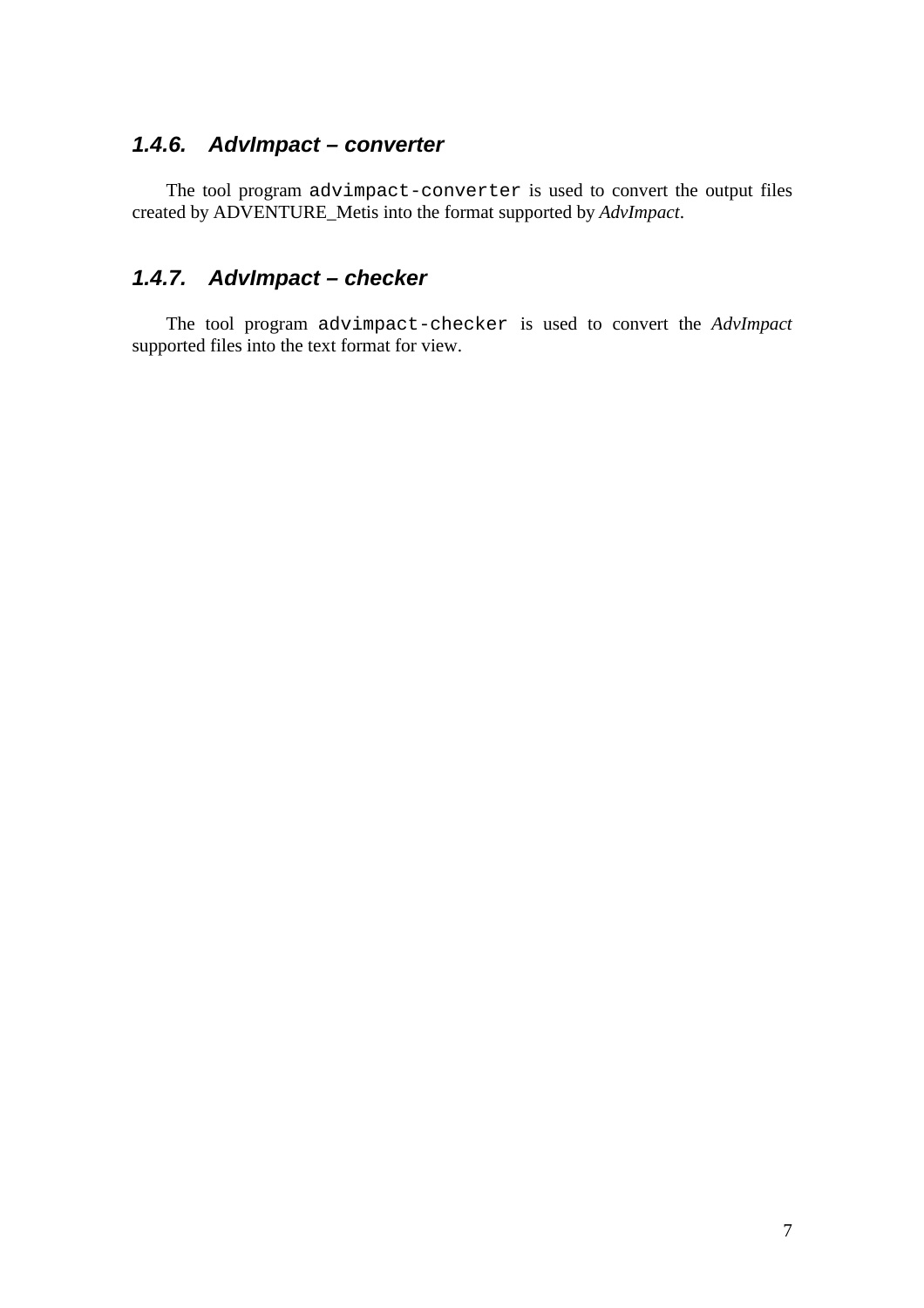## <span id="page-7-0"></span>*1.5. Analysis Modes*

*AdvImpact* can perform analyses in following modes.

From the viewpoint of analysis contents:

- 1). Dynamic analysis mode
- 2). Dynamic contact analysis mode

From the viewpoint of load decentralization

- 1). Dynamic decentralized load
- 2). Static decentralized load

#### *1.5.1. Dynamic Analysis Mode*

The analysis of dynamic problems is performed by the explicit dynamics solver.

### *1.5.2. Dynamic Contact Analysis Mode*

The analysis of dynamic contact problems is performed by the explicit dynamics solver. The switching between dynamic analysis and dynamic contact analysis is assigned by the setup flags.

#### *1.5.3. Dynamic Load Distribution*

The decentralization of the load is done dynamically that results in high usage of CPU. Since, the stiffness matrixes are recalculated each time step, the computing takes much time. The scale of the problem is not limited by memory usage and large-scale problems can be analyzed using cluster computers.

#### *1.5.4. Static Load Distribution*

The decentralization of the load is done statically and the stiffness matrixes are stored. It results in high computing speed, but the scale of analysis is limited by the computer platform memory. In the static load distribution, the calculations of each Subdomain are done by *Analyzer* which is preliminary assigned and cannot be changed during analysis.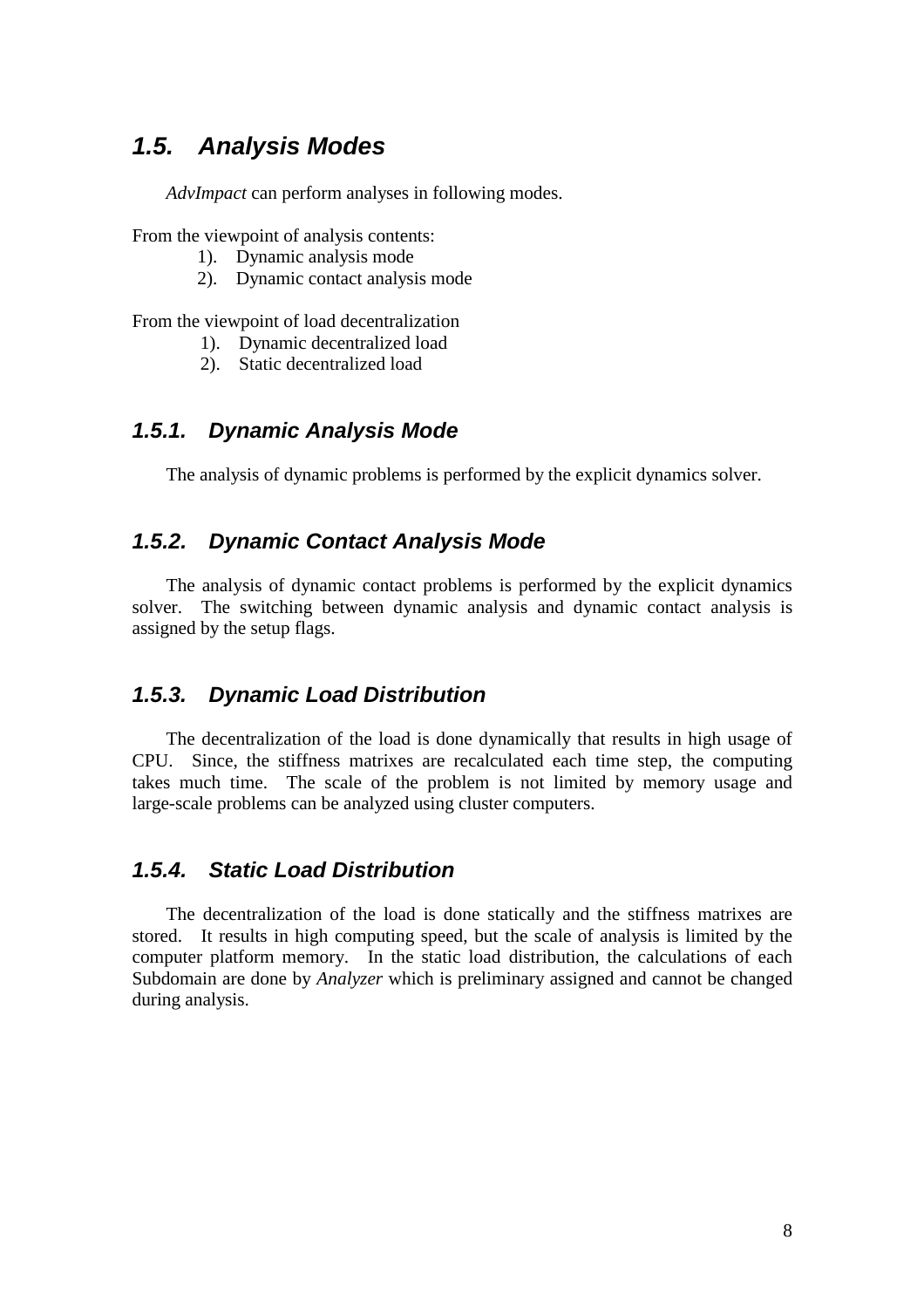# <span id="page-8-0"></span>*2. Analysis Flow*

The analysis is performed in the following way.

- 1). Preparation of the Data File 1 (A text file with non-fixed filename) % vi mesh.dat
- 2). Preparation of the Data File 2 (A text file with non-fixed filename) % vi fdcurve.dat
- 3). Preparation of the Data Configuration File 1 (A text file with non-fixed filename) % vi in\_config1.txt
- 4). Preparation of the Data Configuration File 2 (A text file with non-fixed filename) % vi in\_config2.txt
- 5). Preparation of the Input Configuration File 1 (A text file with fixed filename) % vi AdvImpact\_init\_files.txt
- 6). Preparation of the Input Configuration File 2 (A text file with fixed filename) % vi AdvImpact\_init\_contact.txt
- 7). Preparation of the Output Configuration File (A text file with fixed filename) % vi AdvImpact\_init\_outputflag.txt
- 8). Preparation of the Environment Setup File 1 (A text file with fixed filename) % vi AdvImpact\_init\_config.txt
- 9). Preparation of the Environment Setup File 2 (A text file with fixed filename) % vi AdvImpact\_init\_loadbalance.txt
- 10). Preparation of the Initial Displacement Data File
- 11). Conversion of the input data from a text format to the ADVENTURE binary format
	- % ./advimpact-datamaker < in\_config1.txt
- 12). Hierarchical Domain Decomposition using ADVENTURE\_Metis % mpirun -np 3 advneture\_metis mesh.adv out 64
- 13). Preparation of the Data File for *AdvImpact*

% ./advimpact-converter < in\_config2.txt

- 14). Conformation of the Data File for *AdvImpact*
	- % ./advimpact-checker < in\_config2.txt
- 15). Analysis of the data by solvers In the case of advimpact-t :

```
 % mpirun -np 32 advimpact-t
```

```
 Here, the number of processors = 32, the number of GrandControllesr =1, the 
number of Controllers = 3, the number of Analyzers = the number of Parts = 28. 
In the case of advimpact-g, advimpact-c, and advimpact-a :
```

```
 % mpirun -p4pg pgfile advimpact-g
```
The allocation of each binary file is described in the file pgfile. Refer to the MPI User's Manual for details.

16). Visualization of the analysis results

To display the chronological nodal displacement records:

% ./advimpact-vnode < in\_visual\_node.txt

To display the nodal displacement distribution using UCD file (*MicroAVS*):

% ./advimpact-vdisp < in\_visual\_disp.txt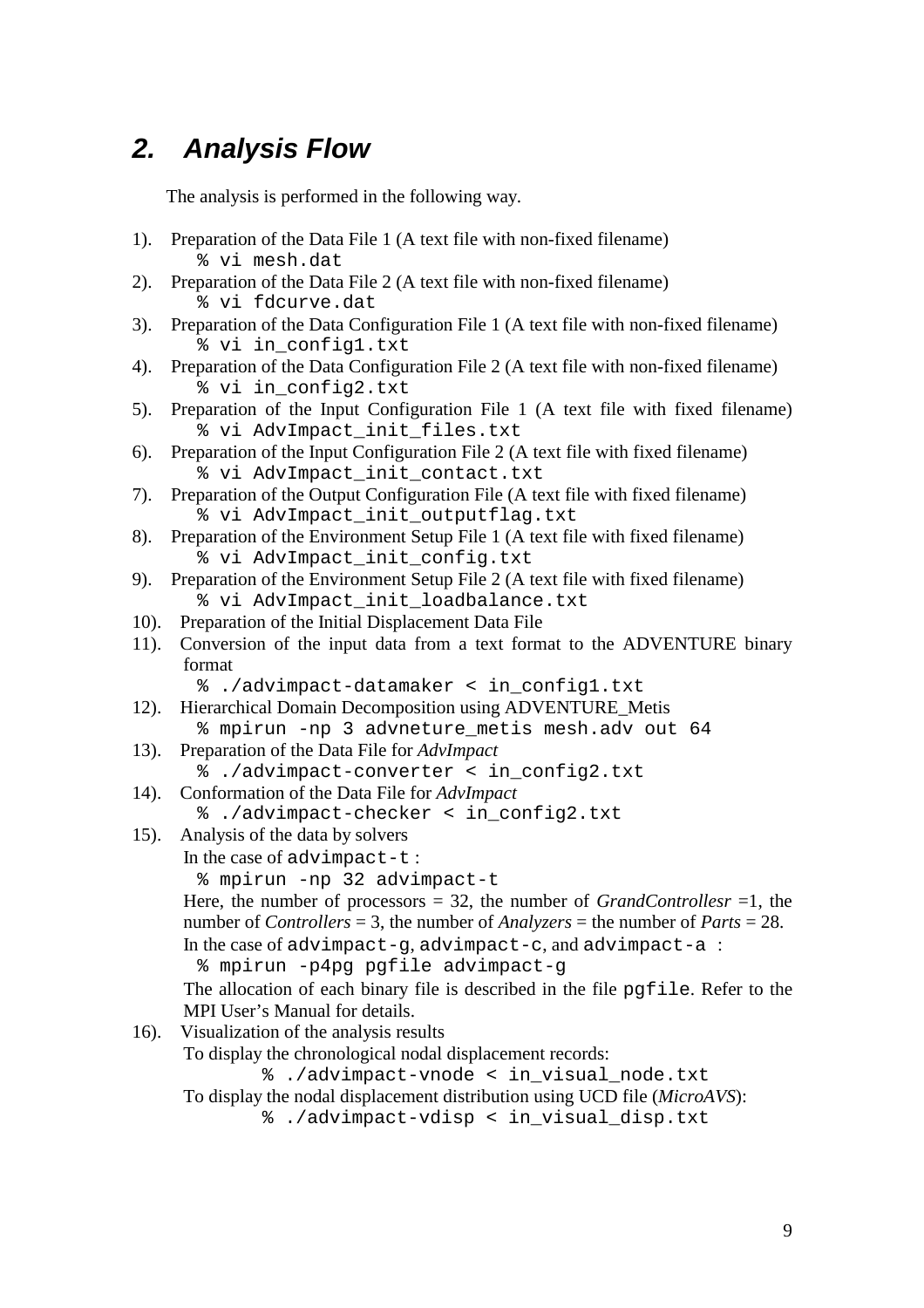# <span id="page-9-0"></span>*3. Files*

# *3.1. Data File 1 (mesh.dat)*

The Data File 1 contains the following information.

- Element's data
- Node's data
- Forced displacement data
- Load data
- Material properties data
- Contact data (in the case of the dynamic contact analysis)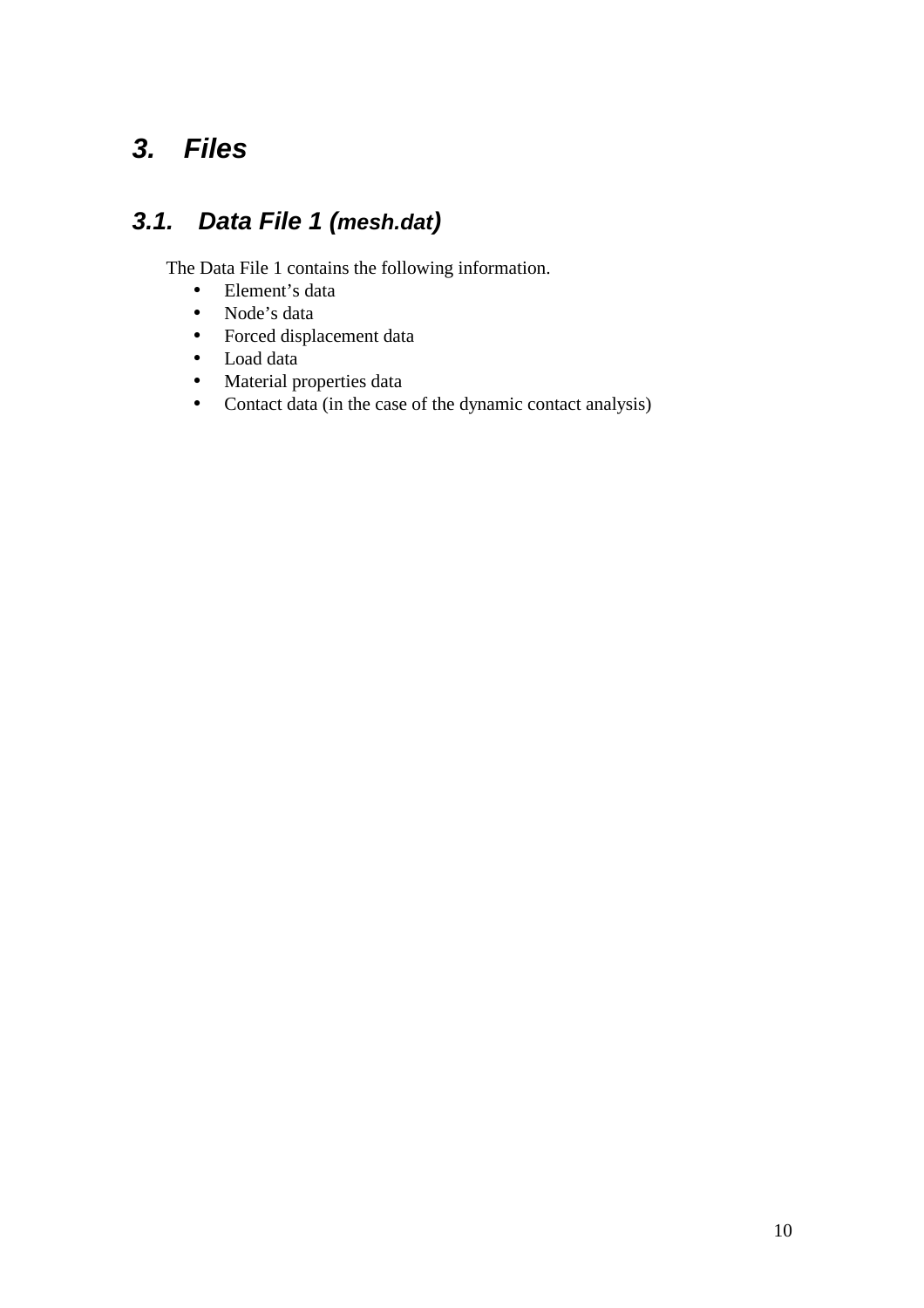## <span id="page-10-0"></span>*3.1.1. Element's Data*

(Example: linear tetrahedral element)

------------------------------------------------ 200 1 2 3 4 3 21 5 8 . . . . ------------------------------------------------------- Number of elements Node number Node number . . . (Element's nodes) Node number Node number . . . (Element's nodes) . . . . . . . . . . . . -------------------------------------------------------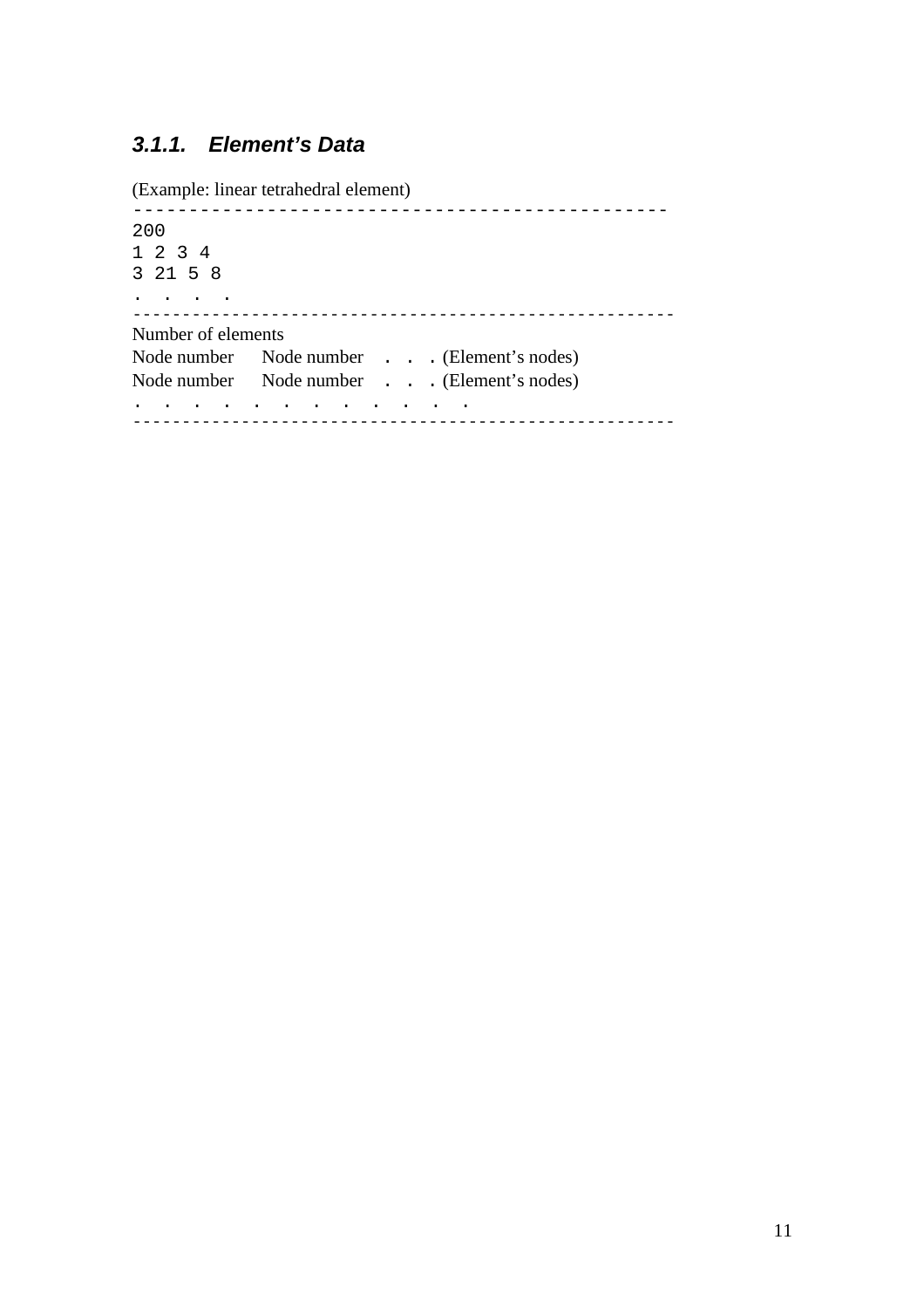## <span id="page-11-0"></span>*3.1.2. Node's Data*

(Example)

------------------------------------------------------- 250 0.0000 0.0000 0.0000 0.1000 0.0000 0.0000 0.1000 0.1000 0.1000 . . . . . . . . ------------------------------------------------------- Number of nodes X-coordinate Y-coordinate Z-coordinate X-coordinate Y-coordinate Y-coordinate . . . . . . . . . . . . -------------------------------------------------------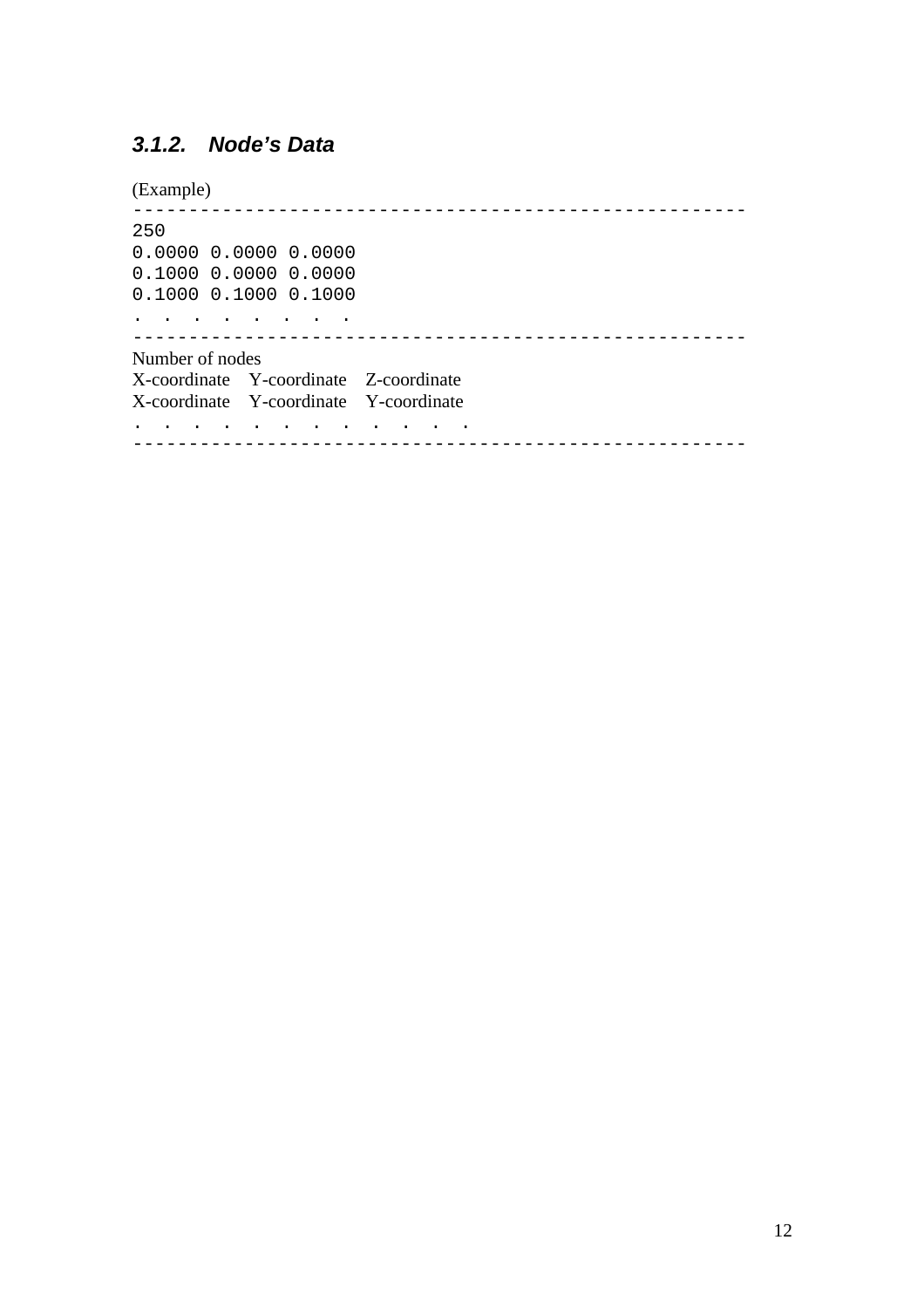#### <span id="page-12-0"></span>*3.1.3. Forced Displacement Data*

(Example)

------------------------------------------------------- 5 12 0 0 1.000 12 1 0 1.000 12 2 0 1.000 82 2 2 2.000 83 1 1 1.500 ------------------------------------------------------- Number of forced displacements Node's number Axis's number Displacement curve's number Magnifier Node's number Axis's number Displacement curve's number Magnifier . . . . . . . . . . . . -------------------------------------------------------

Fixed displacement conditions, both static and dynamic, are treated in the same way. In the above-mentioned example, the forced displacements are set on:

Node No.12 in X, Y, and Z directions,

Node No.82 in Z direction,

Node No.83 in Y direction.

The values obtained from the displacement curve, set by the displacement curve's numbers, are magnified by the magnifier values to set the final forced displacement.

(Example: the displacement curve 1 from the Chapter 3.2.1)

------------------------------------------------------- 0 0.00 0.00 1 0.10 0.10 2 0.50 0.20 3 0.60 0.30 . . . . . . 9 1.00 0.90 -------------------------------------------------------

At time t=0.40, the displacement of the node No.83 in Y direction is: [Displacement decided from the displacement curve at  $t=0.40$ ] x [Magnifier] =

$$
= \left\{ \frac{(0.40 - 0.10)}{(0.50 - 0.10)} \times (0.20 - 0.10) + 0.10 \right\} \times 1.5 = 0.2625
$$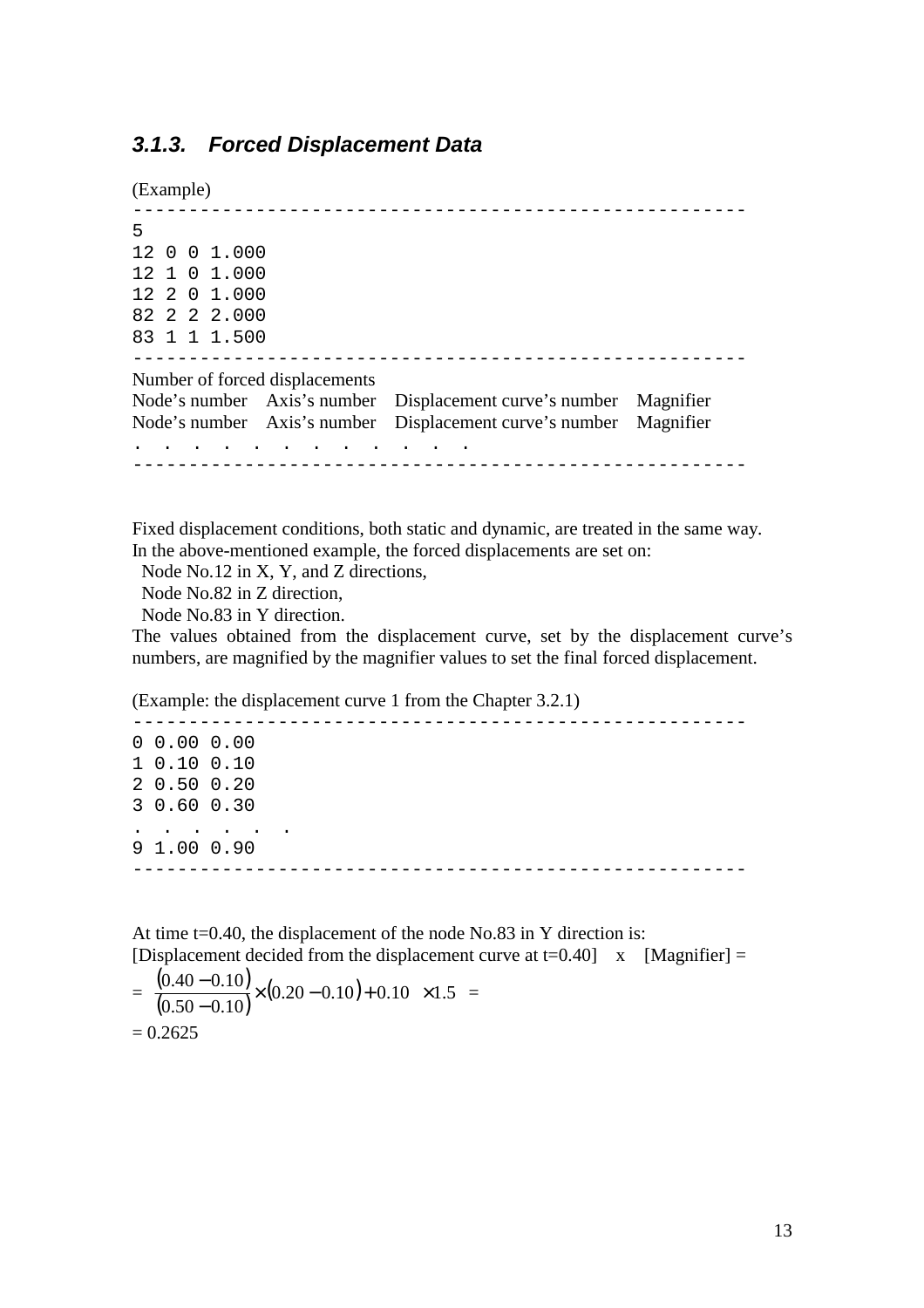#### <span id="page-13-0"></span>*3.1.4. Load Data*

(Example)

------------------------------------------------------- 5 15 0 0 1.000 15 1 0 2.000 15 2 0 1.000 70 2 2 2.000 75 1 1 1.500 ------------------------------------------------------- Number of set loads Node's number Axis's number Load curve's number Magnifier Node's number Axis's number Load curve's number Magnifier . . . . . . . . . . . . . . . . . . -------------------------------------------------------

In the above-mentioned example, the loads are set on:

Node No.15 in X, Y, and Z directions,

Node No.70 in Z direction,

Node No.75 in Y direction.

The values obtained from the load curve, set by the load curve's number, are magnified by the magnifier values to set the final load.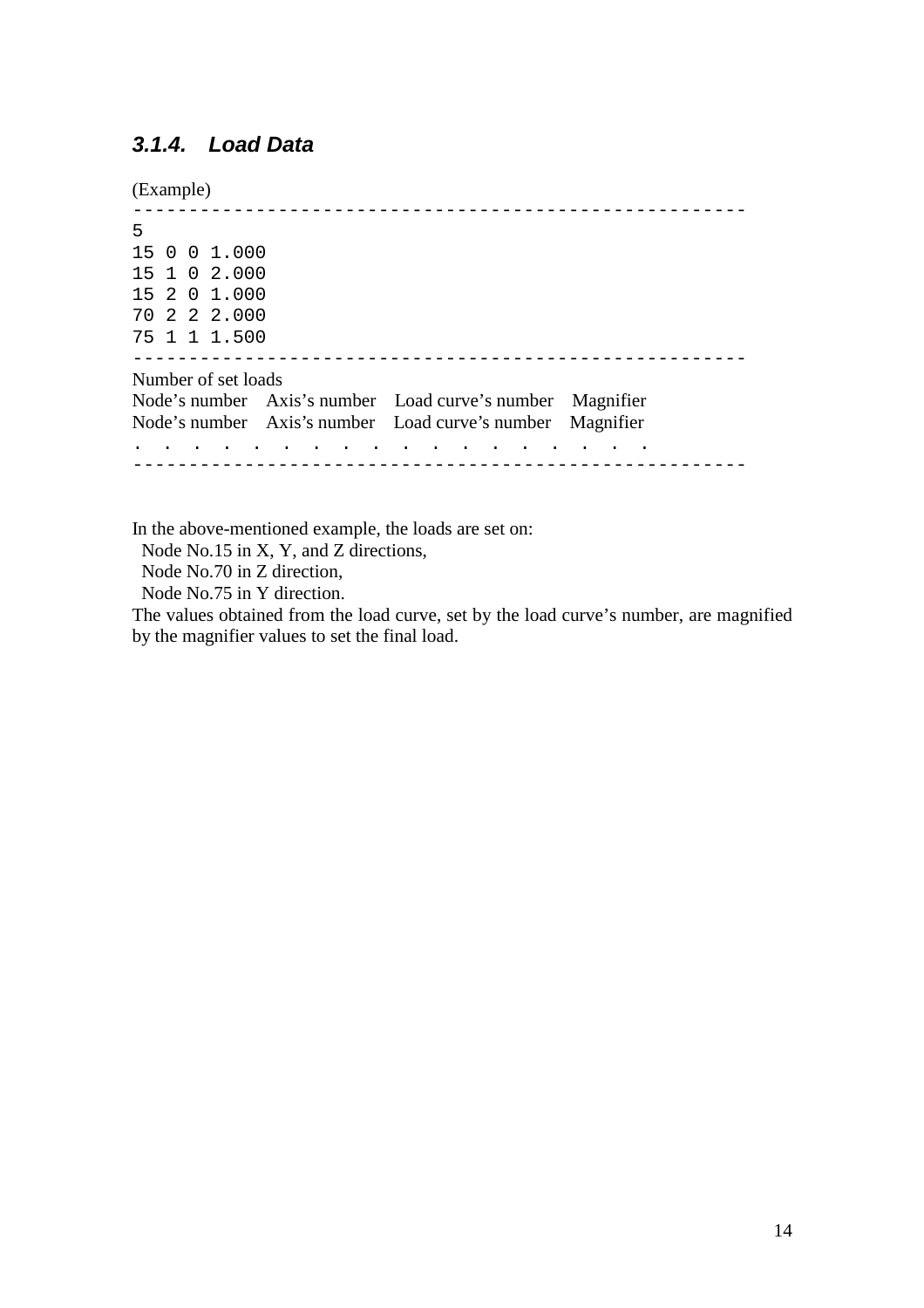#### <span id="page-14-0"></span>*3.1.5. Material Properties Data*

(Example)

```
------------------------------------------------------- 
2 
1 2.05e11 0.3 7.86e3 0.0 
1 7.03e10 0.345 2.69e3 0.0 
0 0 
1 0 
2 0 
3 0 
4 1 
5 1 
. . . . . . . . . . . 
197 1 
198 0 
199 0 
------------------------------------------------------- 
Material's number 
Type of material number 0 Data Data (Number of data depends on material type) 
Type of material number 1 Data Data (Number of data depends on material type) 
               . . . . . . . . . . . . . . . . . . . . . . 
Element's number Material's number 
Element's number Material's number 
Element's number Material's number 
-------------------------------------------------------
```
The following types of material data are supported.

Elastic Isotropic:

 Type number: 1 Material data: Young modulus, Poisson's ratio, density, and viscosity.

Treatment of the material viscosity is discussed in *Appendix A*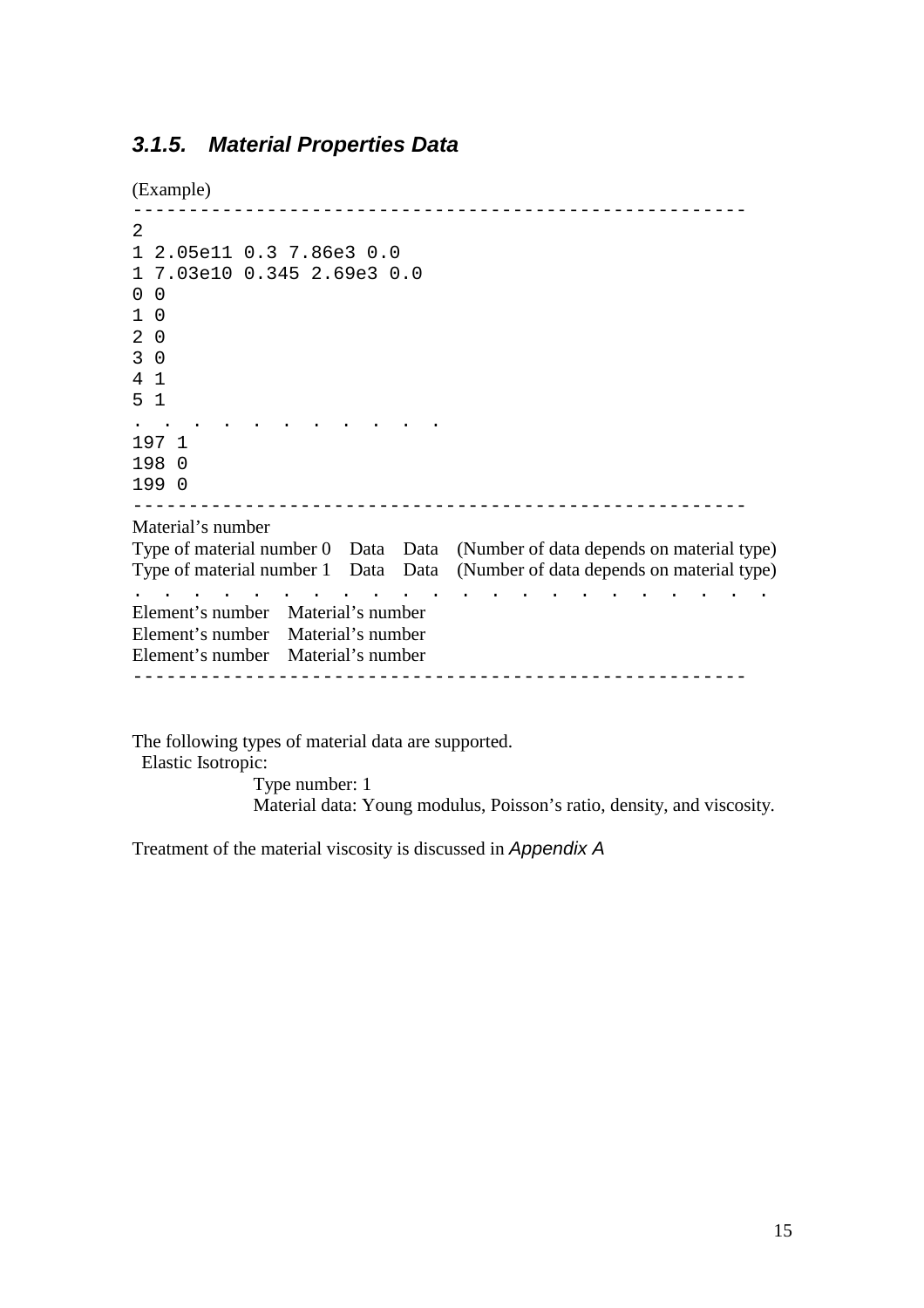### <span id="page-15-0"></span>*3.1.6. Contact Data*

(Example)

```
------------------------------------------------------- 
2 
0.00 0.00 0.00 
0.00 0.00 0.00 
0 5 
21 2 
25 5 
27 4 
28 4 
29 0 
1 4 
51 1 
52 1 
55 3 
56 5 
------------------------------------------------------- 
Number of contact surfaces 
Friction factor of the contact surface 0 (Static friction factor, dynamic friction factor, damping parameter)
Friction factor of the contact surface 1 (Static friction factor, dynamic friction factor, damping parameter)
Contact surface's number Number of contacting segments 
Element's number Element's surface number 
Element's number Element's surface number 
       . . . . . . . . . . . . . . . . . . . . . 
Element's number Element's surface number 
Contact surface's number Number of contacting segments 
Element's number Element's surface number 
Element's number Element's surface number 
. . . . . . . . . . . . . . . . . . . . . 
Element's number Element's surface number 
                                            -------------------------------------------------------
```
The contacted surfaces are counted as two surfaces.

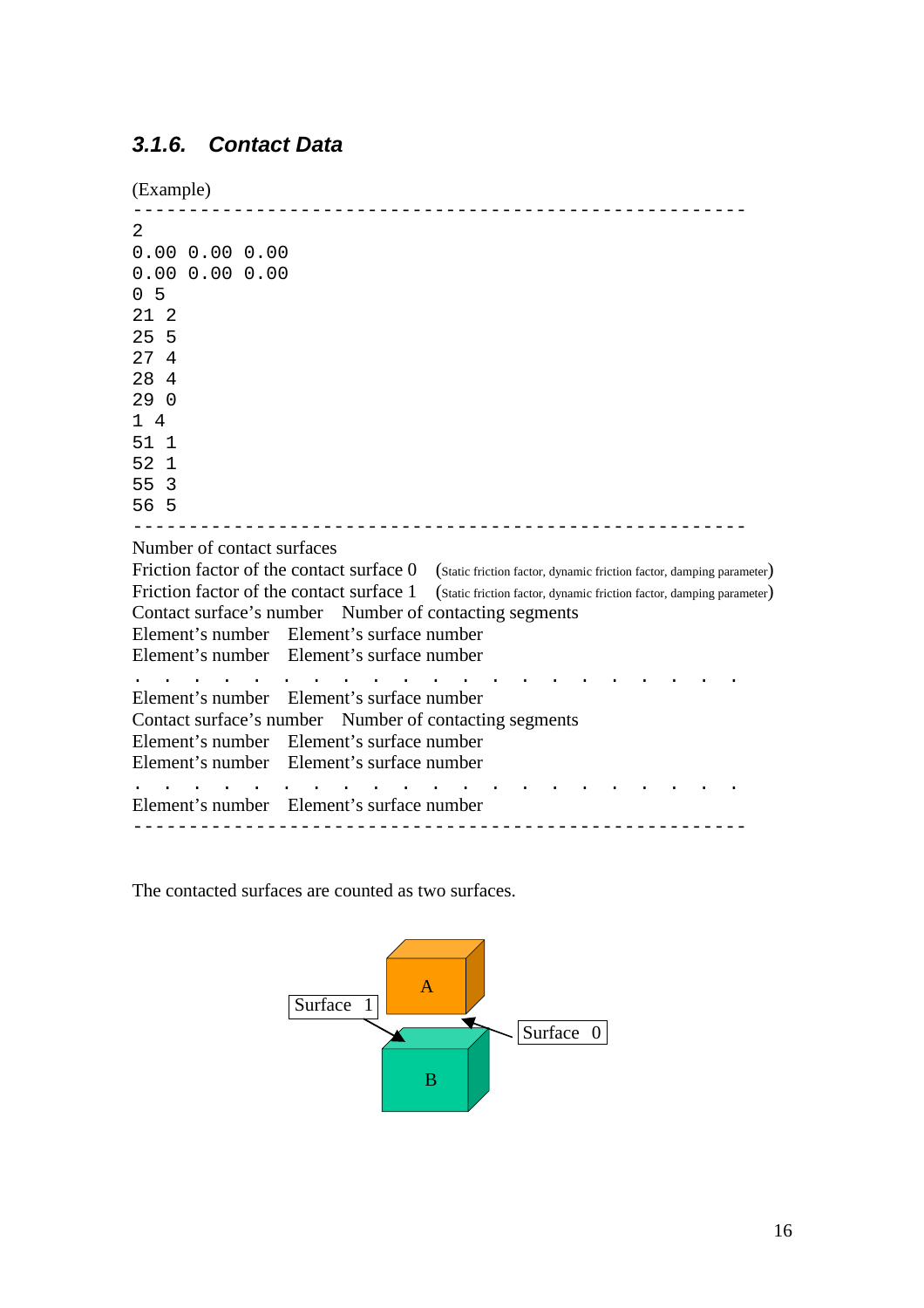The friction factor is treated according to the equation

$$
\mu = \mu_d + (\mu_s - \mu_d)e^{-c|v|}
$$

Here,  $\mu$  is the friction factor,  $\mu_d$  is the dynamic friction factor,  $\mu_s$  is the static friction factor,  $c$  is the damping parameter, and  $v$  is the relative velocity.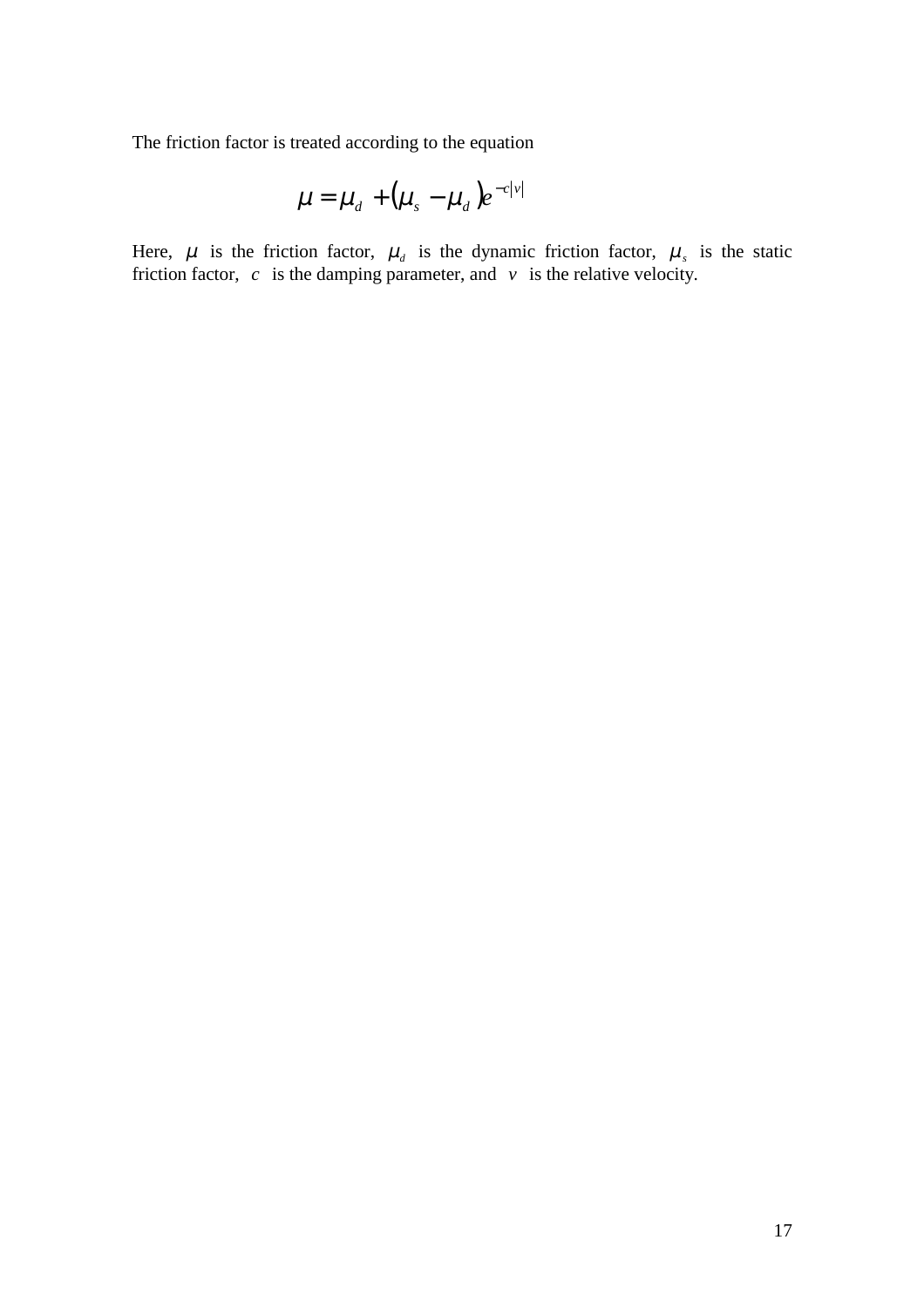# <span id="page-17-0"></span>*3.2. Data File 2 (fdcurve.dat)*

Data File 2 contains the data for:

- Forced displacement curve
- Load curve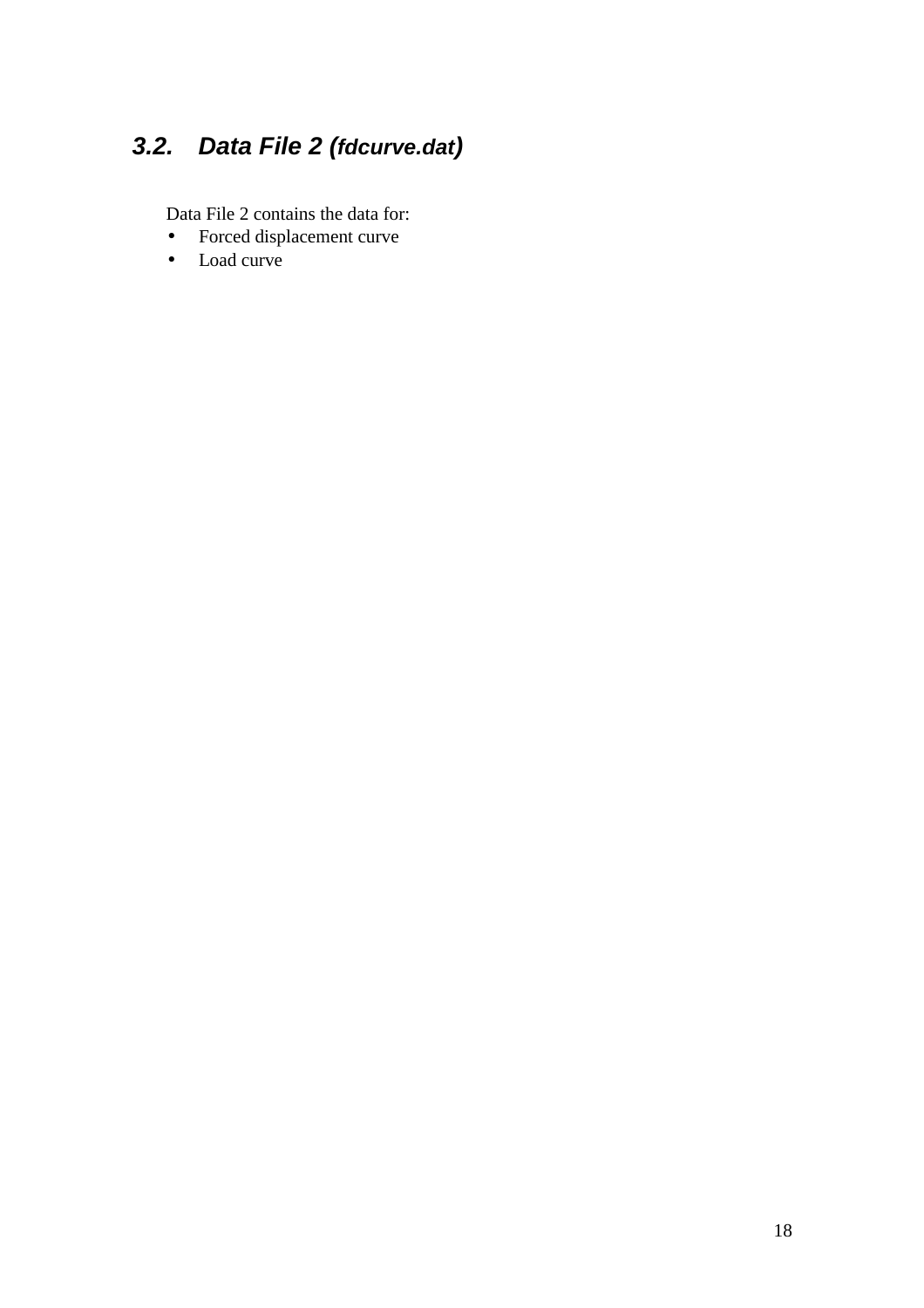```
(Example) 
------------------------------------------------------- 
3 
2 
0 0.00 0.00 
1 1.0e30 0.00 
1<sub>0</sub>0 0.00 0.00 
1 0.10 0.10 
2 0.50 0.20 
3 0.60 0.30 
   . . . . . . . . . 
9 1.00 0.90 
1001 
0 0.00 0.00 
1 1.0e-3 0.002 
2 2.0e-3 0.004 
  . . . . . . . . . 
1000 1.00 0.9520 
------------------------------------------------------- 
Number of forced displacement curves 
Number of points defining the curve No.0 
Number Time for point No.0 Displacement at point No.0 
Number Time for point No.1 Displacement at point No.1 
Number of points defining the curve No.1 
Number Time for point No.0 Displacement at point No.0 
Number Time for point No.1 Displacement at point No.1 
      . . . . . . . . . . . . . . . . 
                                                    -------------------------------------------------------
```
In the case of fixed displacement, the settings of displacements should be done for sufficiently long time interval.

The displacement at the current time will be obtained from the neighbor points by linear interpolation. For example, if the input parameters are

1 1.0e-3 0.002

2 2.0e-3 0.004 ,

then, at time 1.7e-3, the displacement will be interpolated as:

 $(1.7e-3 - 1.0e-3)/(2.0e-3 - 1.0e-3) \times (0.004 - 0.002) + 0.002$ .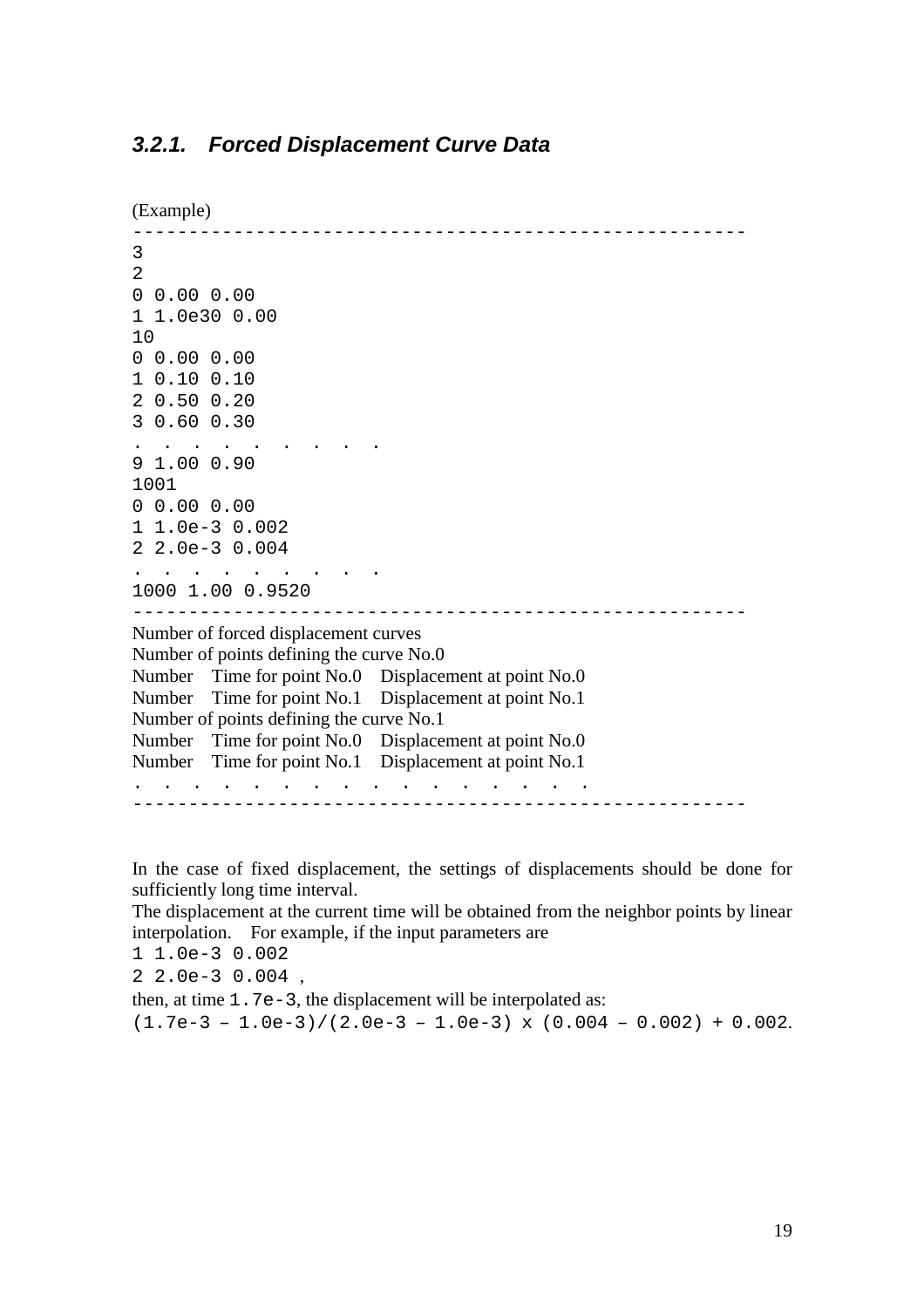```
(Example) 
------------------------------------------------------- 
\overline{2}5 
0.00 0.00 
1.0e-3 1.00 
5.0e-2 1.00 
5.1e-2 0.00 
1.0e30 0.00 
2 
0.00 0.00 
1.00 1.00 
------------------------------------------------------- 
Number of load curves 
Number of points defining the curve No.0 
Number Time for point No.0 Load at point No.0 
Number Time for point No.1 Load at point No.1 
Number of points defining the curve No.1 
Number Time for point No.0 Load at point No.0 
Number Time for point No.1 Load at point No.1 
   . . . . . . . . . . . . . . 
-------------------------------------------------------
```
The load at the current time will be obtained from the neighbor points by linear interpolation. For example, if the input parameters are

1 1.0e-3 0.002 2 2.0e-3 0.004 , then, at time  $1.7e-3$ , the load will be interpolated as:  $(1.7e-3 - 1.0e-3)/(2.0e-3 - 1.0e-3) \times (0.004 - 0.002) + 0.002$ .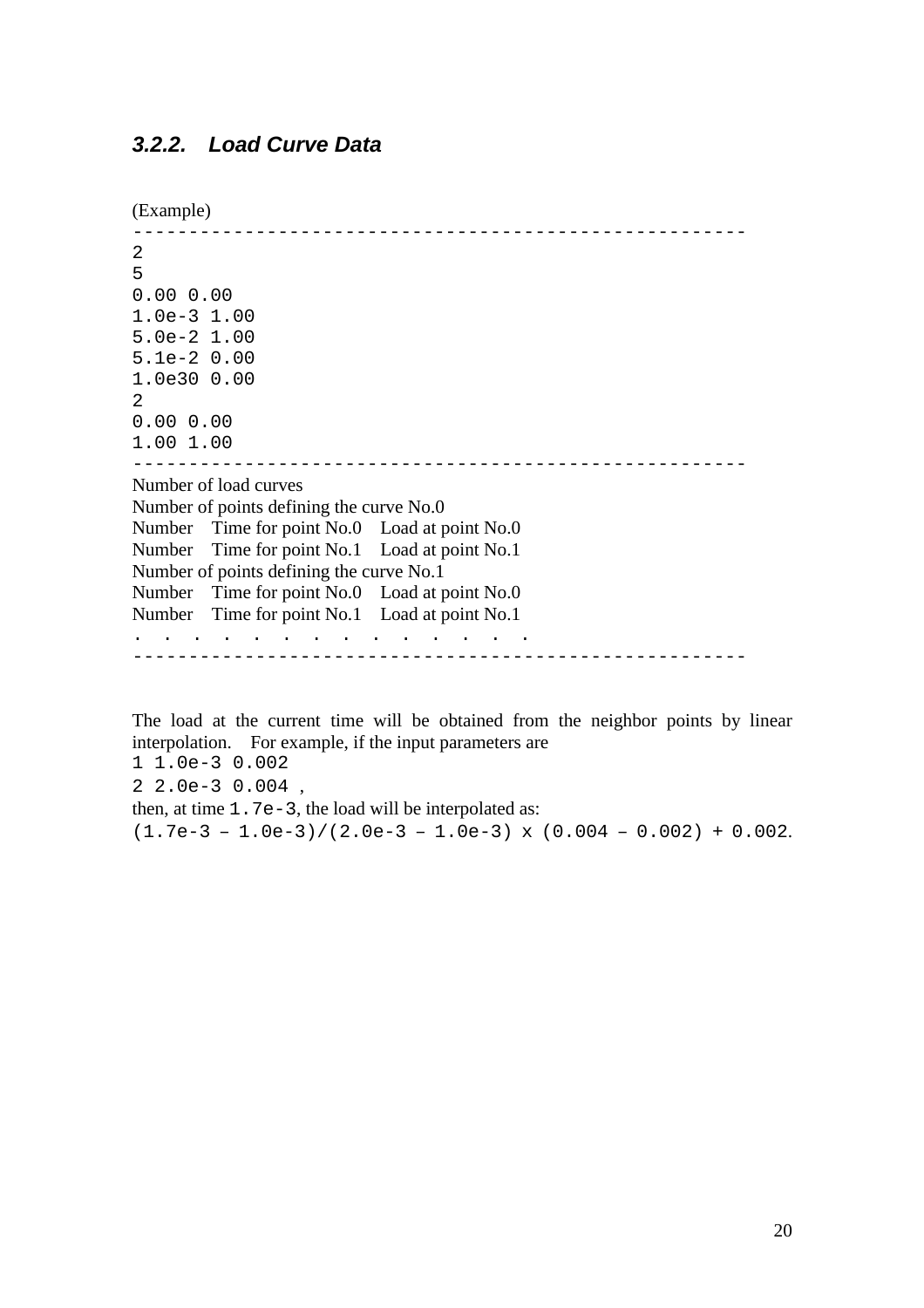## <span id="page-20-0"></span>*3.3. Data Configuration File 1 (in\_config1.txt)*

The Data Configuration File 1, used by advimpact-datamaker tool, contains the following information:

- The name of the file after data conversion from the text format to ADVENTURE binary format.
- The number of nodes per one element.
- The flag for contact analysis.

(Example)

------------------------------------------------------ mesh.dat mesh.adv 4 1 ------------------------------------------------------- Name of the initial data file Name of the converted data file (Text format -> ADVENTURE format) Number of nodes per one element Flag for contact analysis (0: no contact analysis; 1: perform contact analysis) -------------------------------------------------------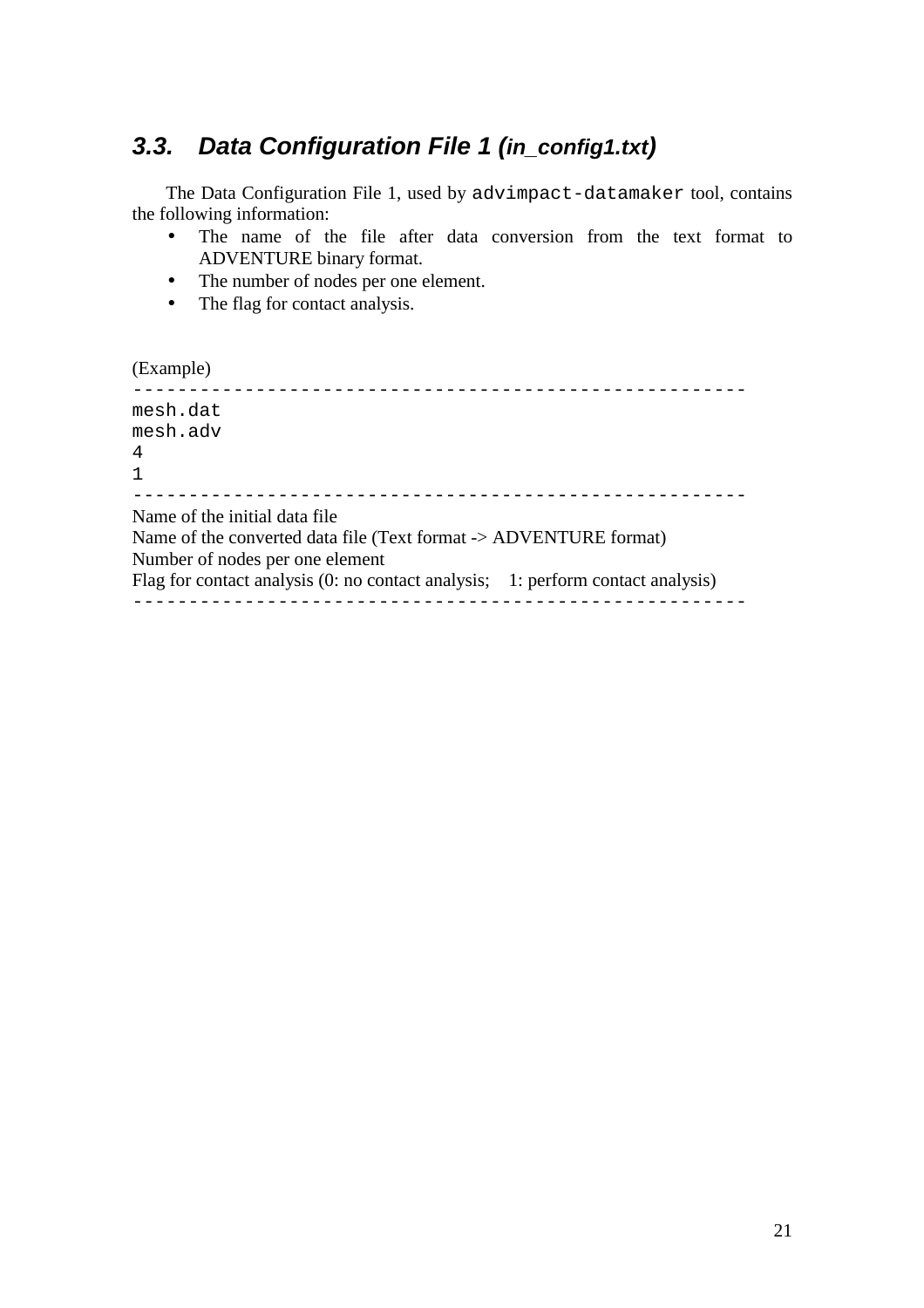## <span id="page-21-0"></span>*3.4. Data Configuration File 2 (in\_config2.txt)*

The Data Configuration File 2, used by advimpact-converter and advimpact-checker, contains the following information.

- The flag for contact analysis.
- The number of *Parts*.
- The name of the file produced by ADVENTURE\_Metis (HDDM-type FEA model data).
- The filename of *AdvImpact* Data File 1.
- The filename of *AdvImpact* Data File 2.
- The filename of Data File 2.

```
(Example)
```

```
------------------------------------------------------- 
1 
3 
advhddm_in_0.adv 
advhddm_in_1.adv 
advhddm_in_2.adv 
advimpact_in_0.adv 
advimpact_in_1.adv 
advimpact_in_2.adv 
advimpact_gdlist.adv 
fdcurve.dat 
------------------------------------------------------- 
Flag for contact analysis 
Number of Parts
Name of the HDDM-type model data files x Number of Parts
Filename of AdvImpact Data File 1 x Number of Parts
Filename of AdvImpact Data File 2 
Filename of Data File 2 
-------------------------------------------------------
```
The filename of *AdvImpact* Data File 1 (for a number of *Parts*) and the filename of *AdvImpact* Data File 2 can be specified optionally.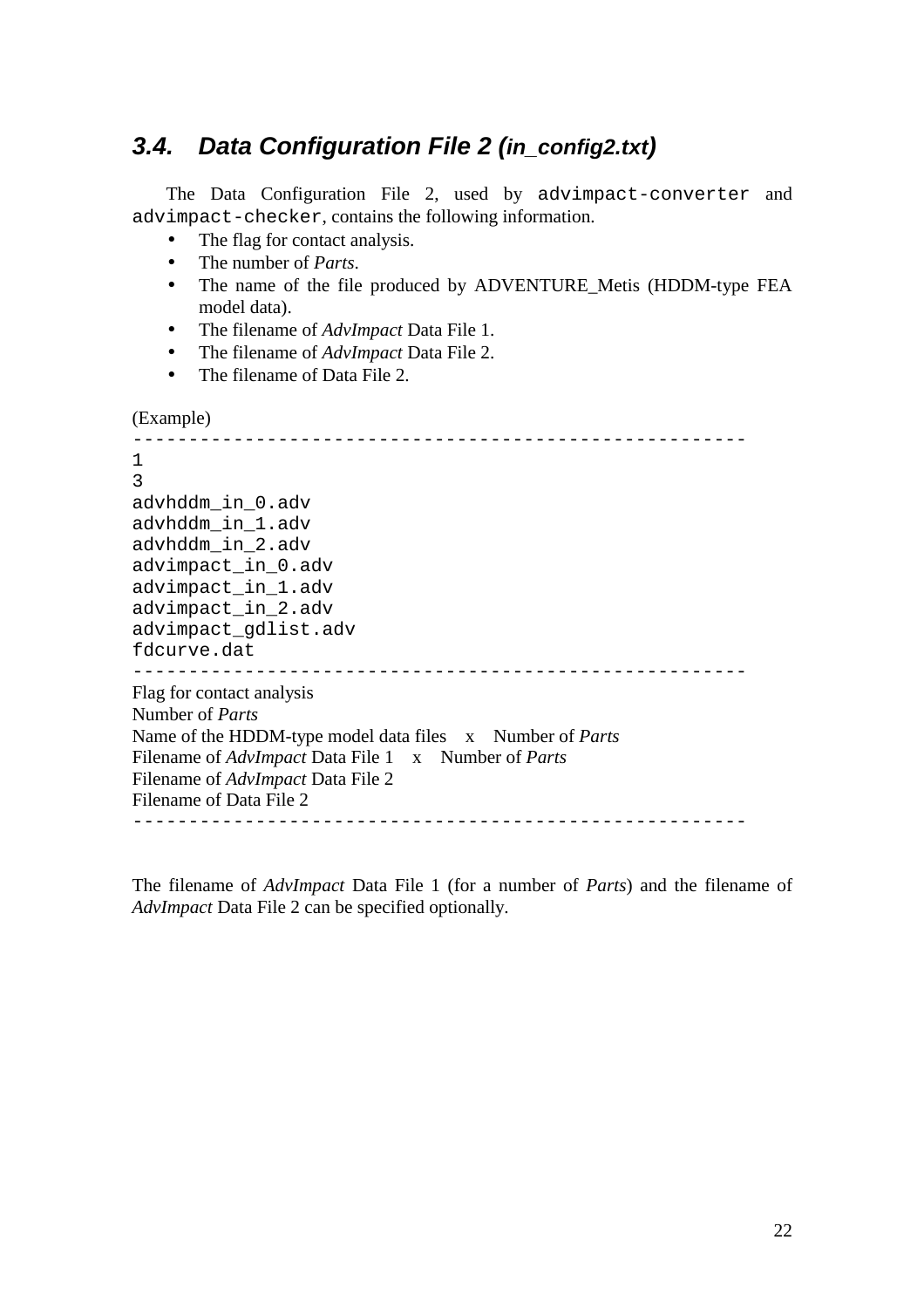## <span id="page-22-0"></span>*3.5. Input Setup File 1 (AdvImpact\_init\_files.txt)*

The Input Setup File 1 contains the following information:

- The filename of HDDM-type FEA model data.
- The filename of *AdvImpact* Data File 1.
- The filename of *AdvImpact* Data File 2.
- The filename of Data File 2.
- The filename of output files.
- The flag for the initial displacement.
- The name of the file contained the initial displacement.
- The number of Degrees-of-freedom (DOF) of one node.
- The number of Gauss points.
- The flag for contact analysis.
- The flag for load distribution.
- The number of time steps.
- The width of time gap.

#### (Example)

------------------------------------------------------- 0 advhddm\_in\_0.adv 1 advhddm\_in\_1.adv 2 advhddm\_in\_2.adv 0 advimpact\_in\_0.adv 1 advimpact\_in\_1.adv 2 advimpact\_in\_2.adv advimpact\_gdlist.adv 0 result0/res 1 result1/res 2 result2/res  $\Omega$ 3 2 1  $\overline{2}$ 5000 1.0e-8 ------------------------------------------------------- (*Part'*s number Filename of HDDM-type FEA model data) x number of *Parts* (*Part'*s number Filename of *AdvImpact* Data File 1) x number of *Parts* Filename of *AdvImpact* Data File 2 (*Part'*s number Filename of output file) x number of *Parts* Flag for the initial displacement (0: set to 0; 1: read from file) Number of DOF of one node Number of Gauss points Flag for contact analysis (0: no contact analysis; 1: perform contact analysis) Flag for load distribution (1: static; 2: dynamic) Number of time steps Width of time gap -------------------------------------------------------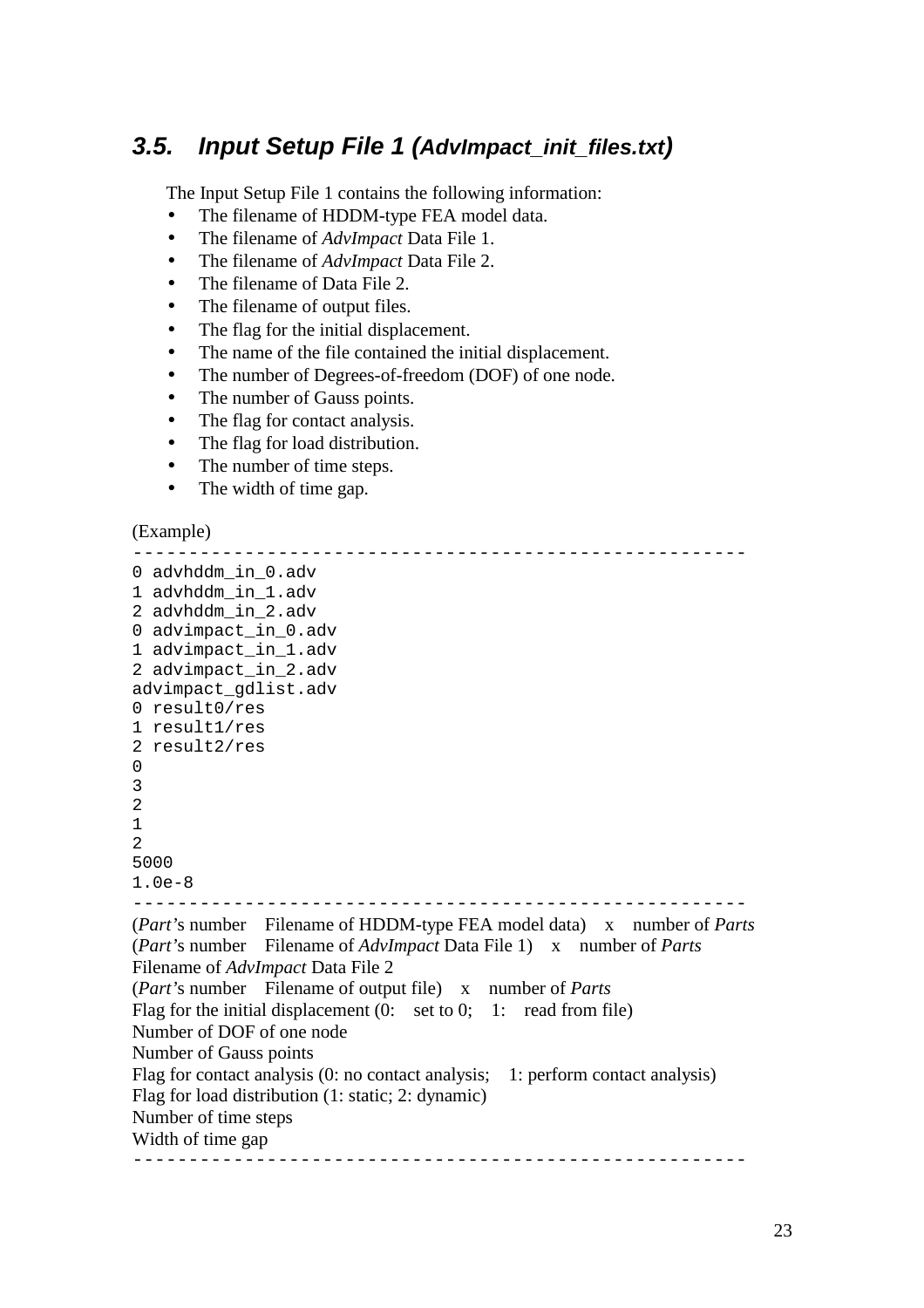The solver sets the name of the output file by adding digits to the end of filename. For example, the filename result0/res will be completed by digits as result0/res\_0001000101.adv .

The digits have the following meaning.

First 4 digits from the head of the name: the *Part* number. Next 4 digits: the *Subdomain* number Next 2 digits: the physical quantities

The physical quantities are:

00: The nodal displacement;

01: The strain at the integral point;

02: The stress at the integral point.

The flags for initial displacement can be selected from:

0: All initial displacements are set to 0;

1: Reads the initial displacements from a file.

If flag 1 is selected, the binary file containing initial displacements should be prepared in advance. In this case, the name of each file is dp0/dp\_00010001. The digits have the following meaning. First 4 digits from the head of the name: the *Part* number. Next 4 digits: the *Subdomain* number.

The contents of the file are written in binary  $(f$ loat 64) format:

-----------------------------------------------------

For node No.0: X displacement, Y displacement, and Z displacement For node No.1: X displacement, Y displacement, and Z displacement For node No.2: X displacement, Y displacement, and Z displacement -----------------------------------------------------

The filename should be set in the following way:

----------------------------------------------------- 0 dp0/dp 1 dp1/dp 2 dp2/dp

-----------------------------------------------------

(Part number Name of the file with initial displacements) x number of Parts -----------------------------------------------------

The number of Gauss points should be selected from:

Linear tetrahedral element: 1 Quadratic tetrahedral element: 4 Linear hexahedral element: 2 Quadratic hexahedral element: 3

The flag for workload distribution should be selected from:

1: Static workload distribution

2: Dynamic workload distribution

The width of time gap is set equal for all steps of analysis in the current version of the program.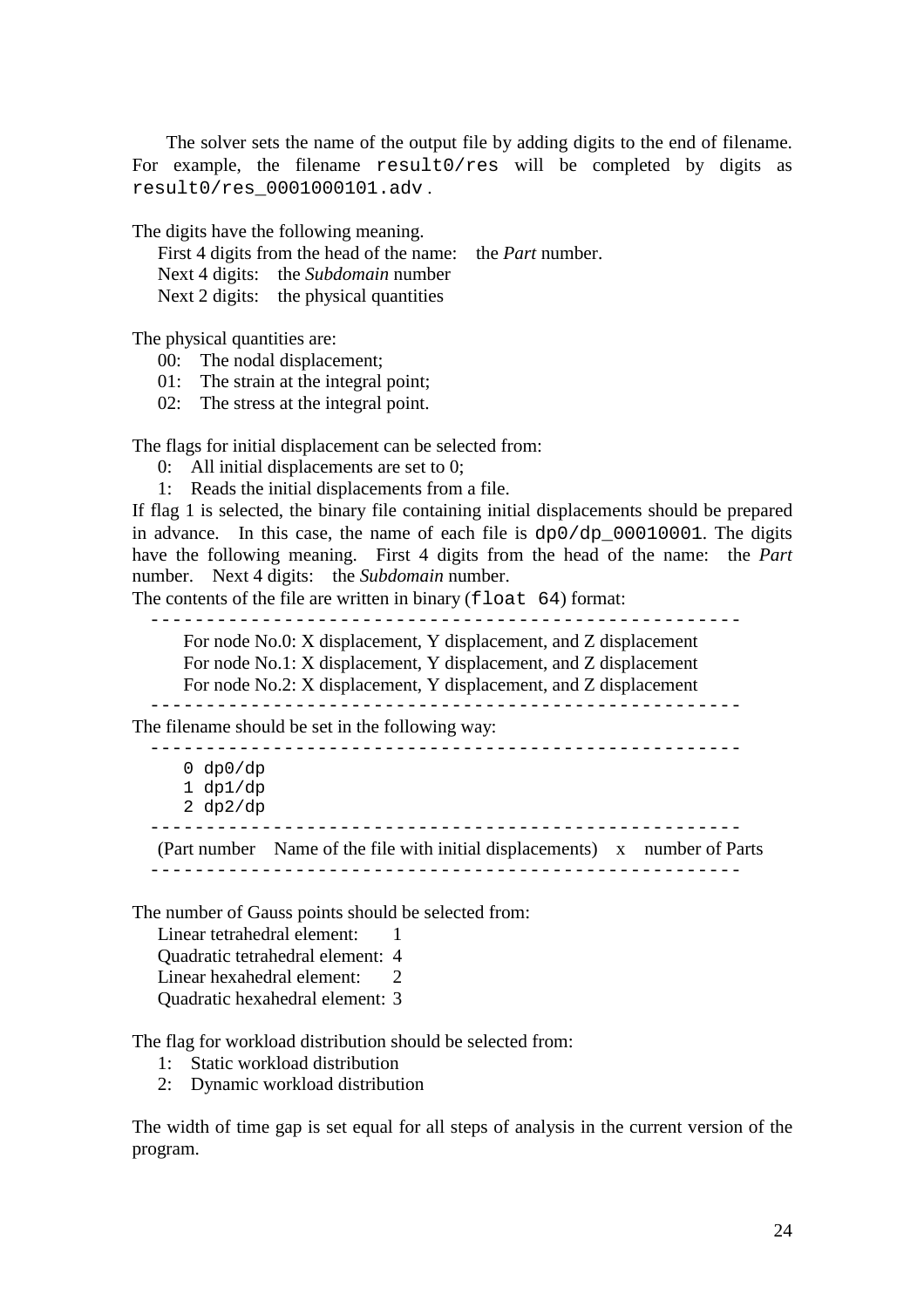# <span id="page-24-0"></span>*3.6. Input Setup File 2 (AdvImpact\_init\_contact.txt)*

The Input Setup File 2 contains information on the interval between subsequent global contact searches in term of number of time steps.

(Example) ------------------------------------------------------- 50 ------------------------------------------------------- Number of time steps for interval between global contact searches -------------------------------------------------------

If the range of deformations and displacements are larger than the size of an element, the value of global contact search interval should be smaller.

Note: this setup file is necessary ONLY for contact analyses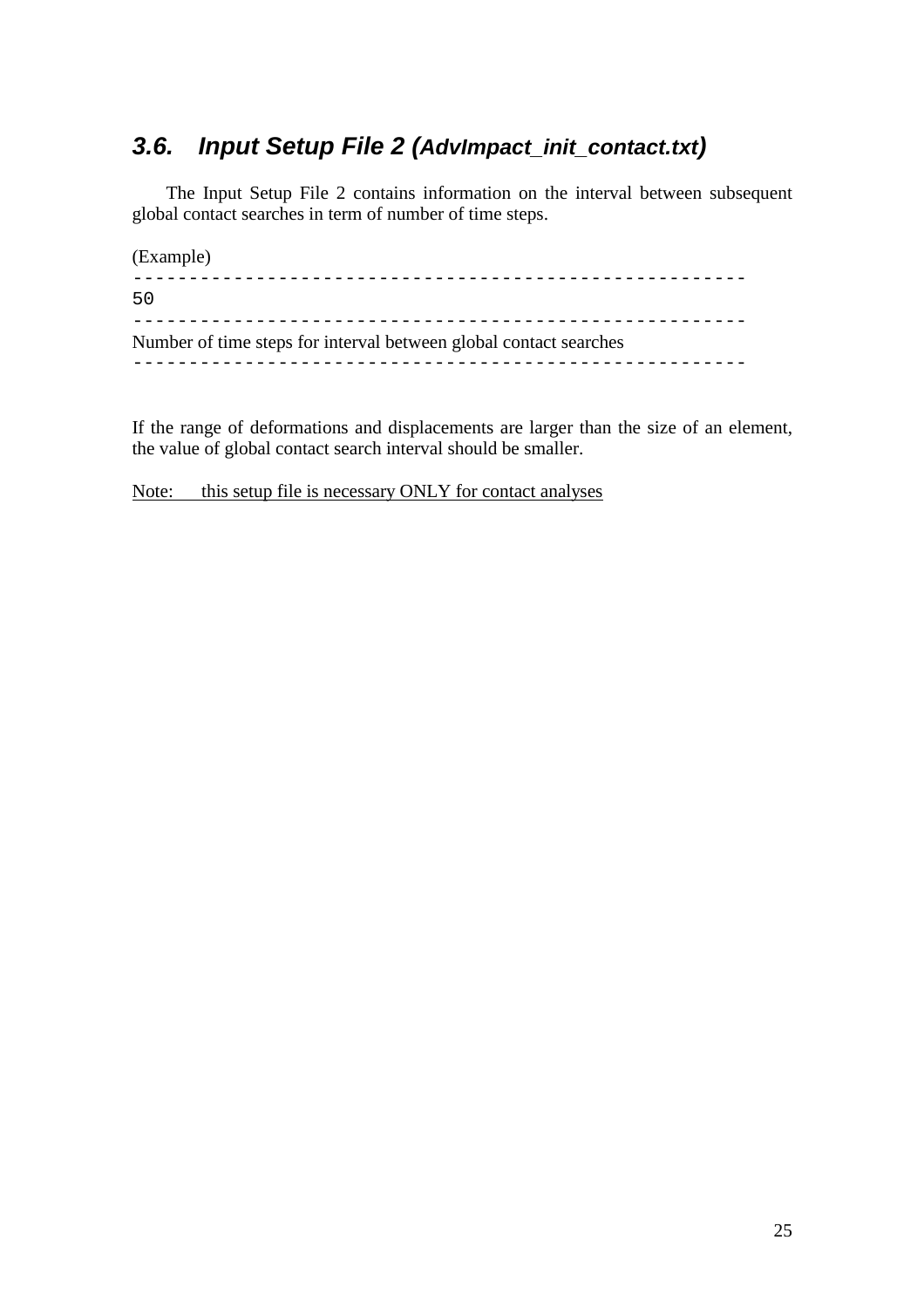# <span id="page-25-0"></span>*3.7. Output Setup File (AdvImpact\_init\_outputflag.txt)*

The Output Setup File contains the setup flags for output.

(Example)

| $\mathbf 0$                  | 0        |                                              |  |  |                                                          |
|------------------------------|----------|----------------------------------------------|--|--|----------------------------------------------------------|
| $\mathbf 1$                  | 0        |                                              |  |  |                                                          |
| $\overline{2}$               | 0        |                                              |  |  |                                                          |
| $\mathsf{3}$                 | 0        |                                              |  |  |                                                          |
| 4                            | $\Omega$ |                                              |  |  |                                                          |
| 5                            | -7       |                                              |  |  |                                                          |
| 6                            | 0        |                                              |  |  |                                                          |
| 4995<br>4996<br>4997<br>4998 | 4999 7   | $\Omega$<br>$\Omega$<br>$\Omega$<br>$\Omega$ |  |  |                                                          |
|                              |          |                                              |  |  | (Time step Setup flag for output) x number of time steps |

The setup flags should be selected from the following table and set for EVERY step individually.

| Flag           | Displacement          | Strain                | <b>Stress</b>         |
|----------------|-----------------------|-----------------------|-----------------------|
| $\theta$       | Not saved to the disk | Not saved to the disk | Not saved to the disk |
|                | Saved to the disk     | Not saved to the disk | Not saved to the disk |
| 2              | Not saved to the disk | Saved to the disk     | Not saved to the disk |
| 3              | Not saved to the disk | Not saved to the disk | Saved to the disk     |
| $\overline{4}$ | Saved to the disk     | Saved to the disk     | Not saved to the disk |
| 5              | Saved to the disk     | Not saved to the disk | Saved to the disk     |
| 6              | Not saved to the disk | Saved to the disk     | Saved to the disk     |
| 7              | Saved to the disk     | Saved to the disk     | Saved to the disk     |

#### Setup flags for output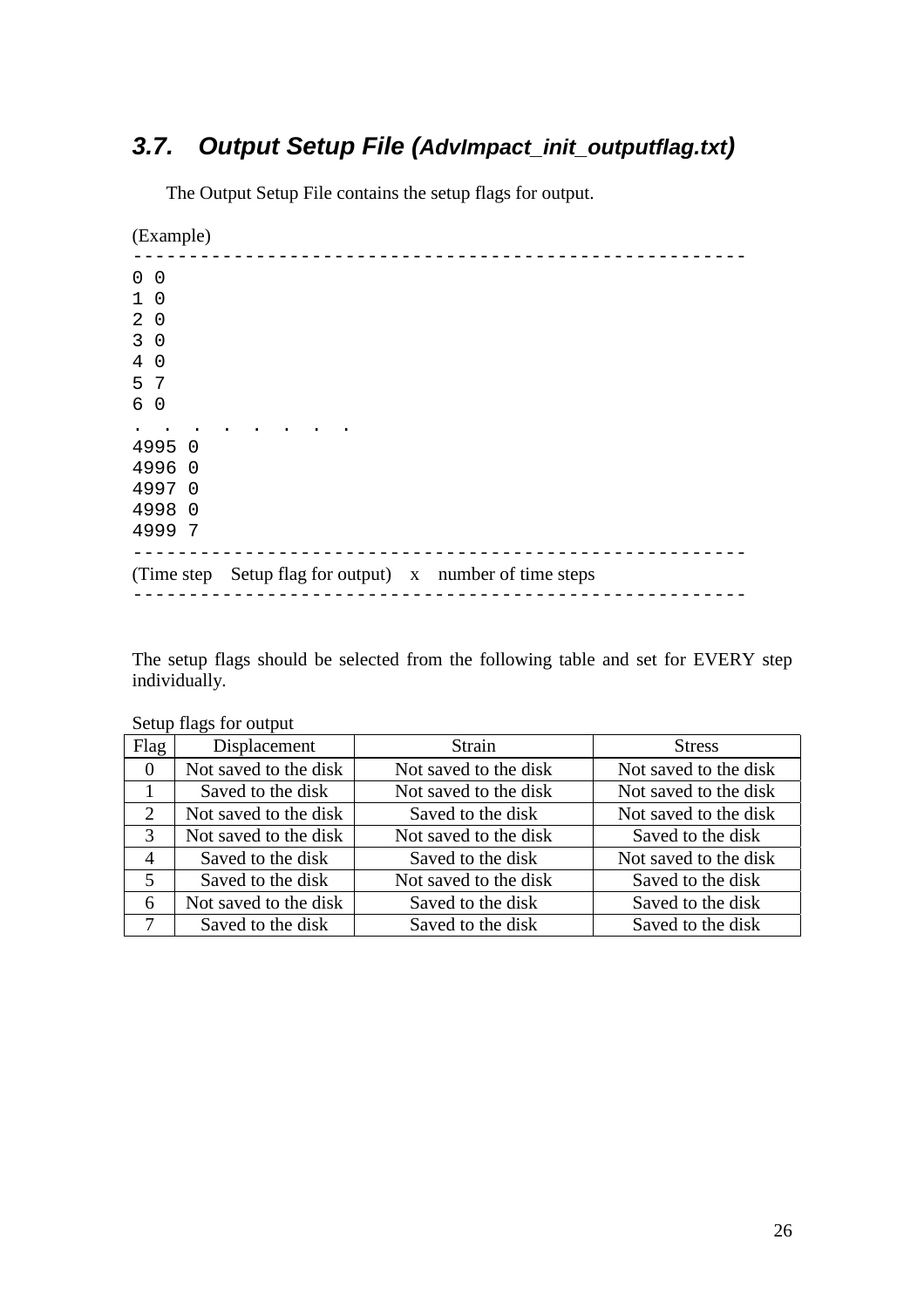## <span id="page-26-0"></span>*3.8. Environment Setup File 1 (AdvImpact\_init\_config.txt)*

The Environment Setup File 1 contains the information on

- The number of *Parts*, and
- The number of *Analyzers*.

(Example)

| 3 |                        |                                                                            |  |
|---|------------------------|----------------------------------------------------------------------------|--|
|   | 0 <sub>8</sub>         |                                                                            |  |
|   | 18                     |                                                                            |  |
|   | 28                     |                                                                            |  |
|   | Number of <i>Parts</i> |                                                                            |  |
|   |                        | ( <i>Part</i> number Number of <i>Analyzers</i> ) x number of <i>Parts</i> |  |
|   |                        |                                                                            |  |

The number of Analyzers should be set for each Part. It will define the number of processes in analysis. Usually, one *Analyzer* is set for one processor.

For above-mentioned example, the total number of processes is 28.

| <i>GrandController</i> : 1 (usually one) |                                         |
|------------------------------------------|-----------------------------------------|
| Controller:                              | 3 (same as the number of <i>Parts</i> ) |
| Analyzer:                                | $24(8+8+8)$                             |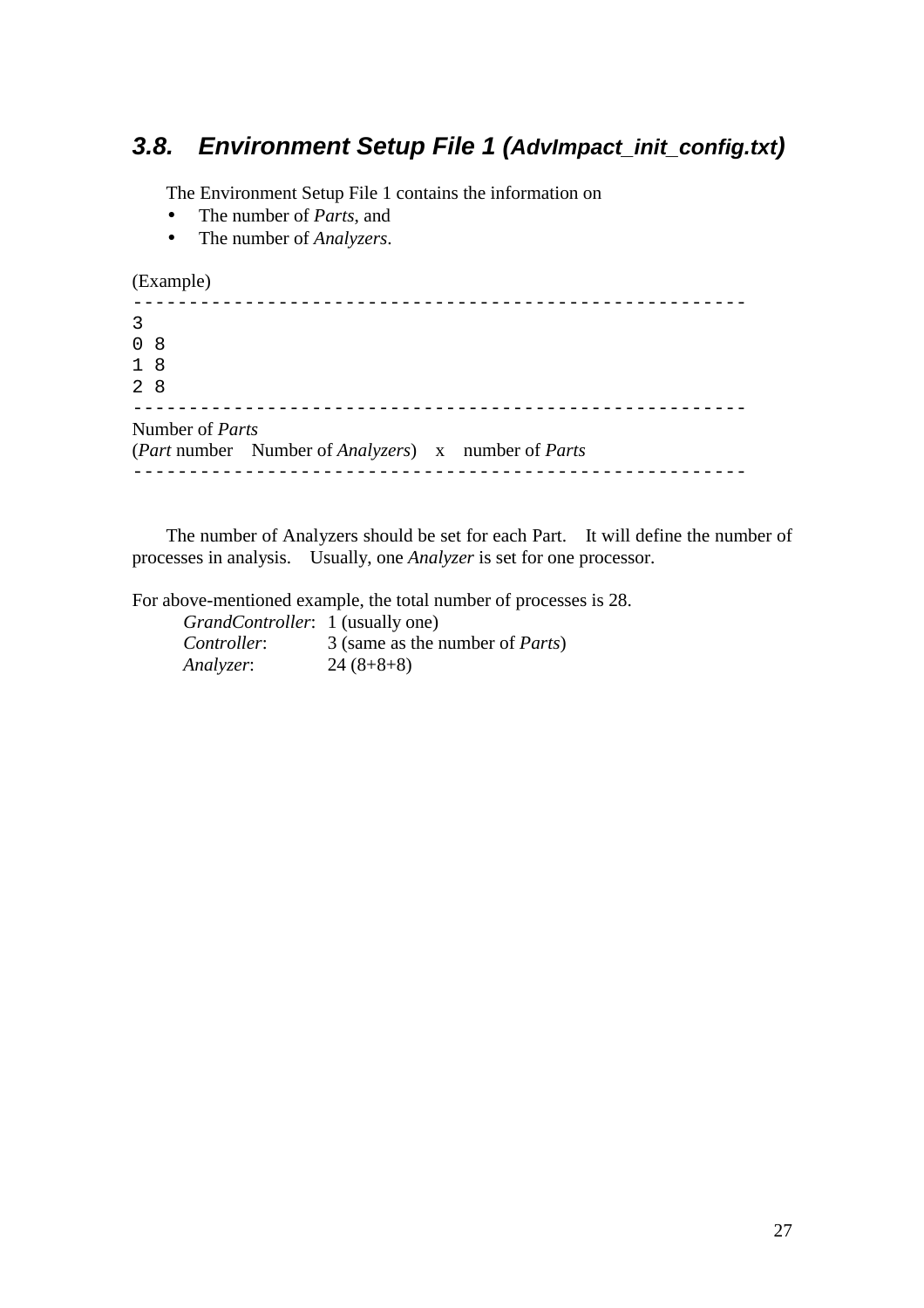## <span id="page-27-0"></span>*3.9. Environment Setup File 2 (AdvImpact\_init\_loadbalace.txt)*

The Environment Setup File 2 contains the information on the *Analyzer* that treats *Subdomain* (should be set for each *Subdomain*)

(Example)

| 8<br>0<br>0<br>18<br>0<br>28<br>0<br>2<br>5<br>8<br>2<br>6 8<br>7 8<br>2<br>$0\quad 0$<br>$\mathsf 0$<br>0 <sub>1</sub><br>0<br>0 <sub>2</sub><br>0<br>0 <sup>3</sup><br>0<br>0 <sub>4</sub><br>0<br>5<br>$\overline{0}$<br>0<br>0 <sub>6</sub><br>0<br>0 <sub>7</sub><br>0<br>$\mathbf 1$<br>- 8<br>0<br>$\mathbf{1}$<br>- 9<br>0<br>2<br>7 61<br>7 62<br>$\overline{2}$<br>7 63<br>$\overline{2}$<br>( <i>Part</i> 's number <i>Analyzer</i> 's number<br>Number of Subdomains) x<br>number of<br>Analyzers x number of Parts<br>(Part's number Analyzer's number Subdomain's number) x number of |  |  |                              |
|-----------------------------------------------------------------------------------------------------------------------------------------------------------------------------------------------------------------------------------------------------------------------------------------------------------------------------------------------------------------------------------------------------------------------------------------------------------------------------------------------------------------------------------------------------------------------------------------------------|--|--|------------------------------|
|                                                                                                                                                                                                                                                                                                                                                                                                                                                                                                                                                                                                     |  |  |                              |
|                                                                                                                                                                                                                                                                                                                                                                                                                                                                                                                                                                                                     |  |  |                              |
|                                                                                                                                                                                                                                                                                                                                                                                                                                                                                                                                                                                                     |  |  |                              |
|                                                                                                                                                                                                                                                                                                                                                                                                                                                                                                                                                                                                     |  |  | Subdomains x number of Parts |

The first setup line defines the number of *Subdomains* for each *Analyzer* and the second setup line defines the *Subdomain*'s number. In the example described above, 8 *Analyzers* defined for 1 *Part* treat 8 *Subdomains*. To achieve the best performance in parallel processing environments, the number of Analyzer processes for each Part should be set by considering the performance of each processor. If performances differ significantly among processors, the codes advimpact-g, advimpact-c, and advimpact-a should be used instead of the combined code advimpact-t.

Note: The Environment Setup File 2 is used only if the load is distributed statically. In the case of dynamic load distribution, this file is unnecessary.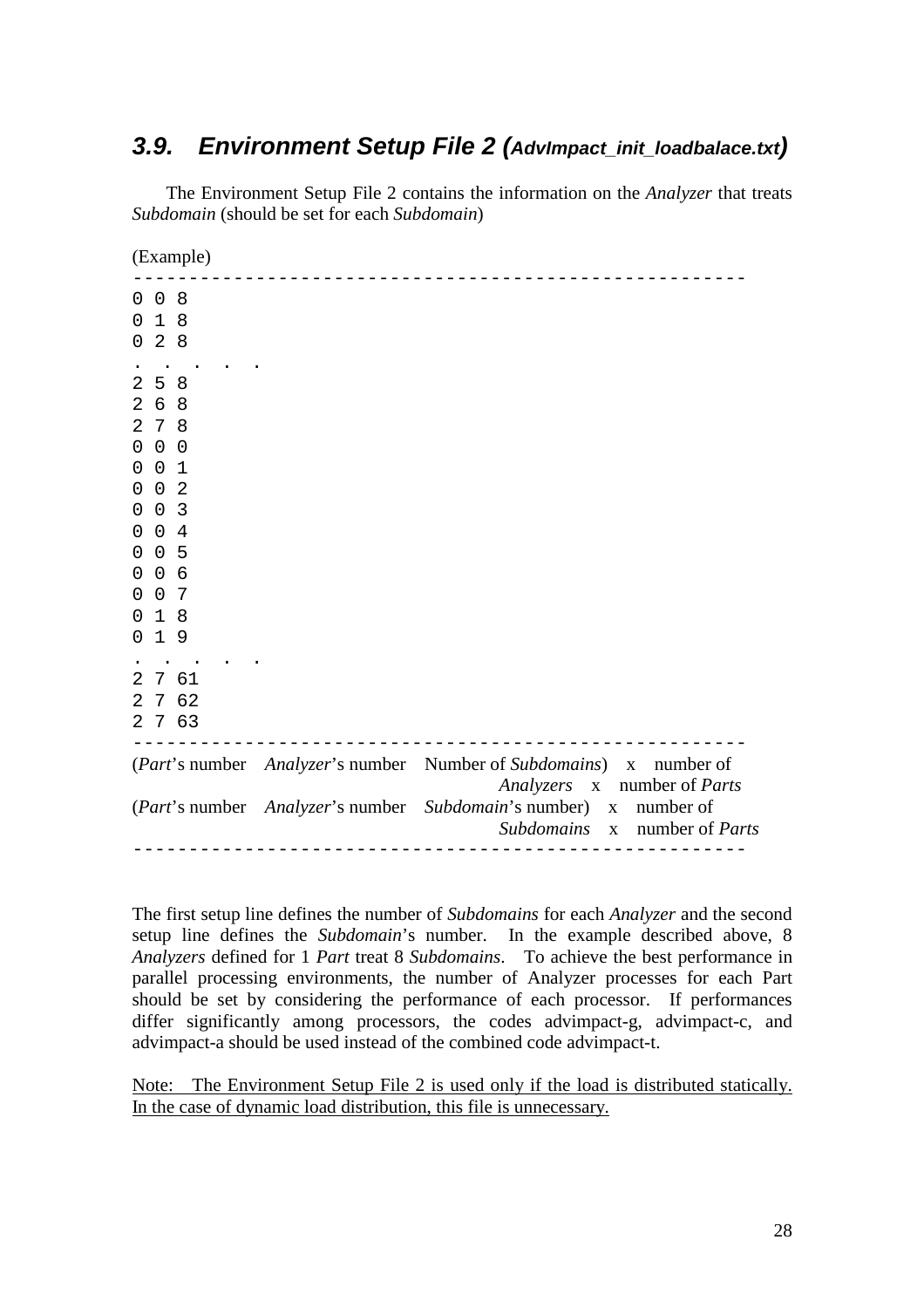# <span id="page-28-0"></span>*3.10. Processors Setup File (pgfile)*

The Processors Setup File is used by MPI (see the MPI User's Manual for detais).

(Example)

```
------------------------------------------------------- 
hoge001 advimpact-g 0 
hoge002 advimpact-c 1 
hoge003 advimpact-c 1 
hoge004 advimpact-c 1 
hoge005 advimpact-c 1 
hoge006 advimpact-a 1 
. . . . . . . . . 
hoge032 advimpact-a 1 
------------------------------------------------------- 
(Hostname Name of executable file Number) x number of CPUs 
-------------------------------------------------------
```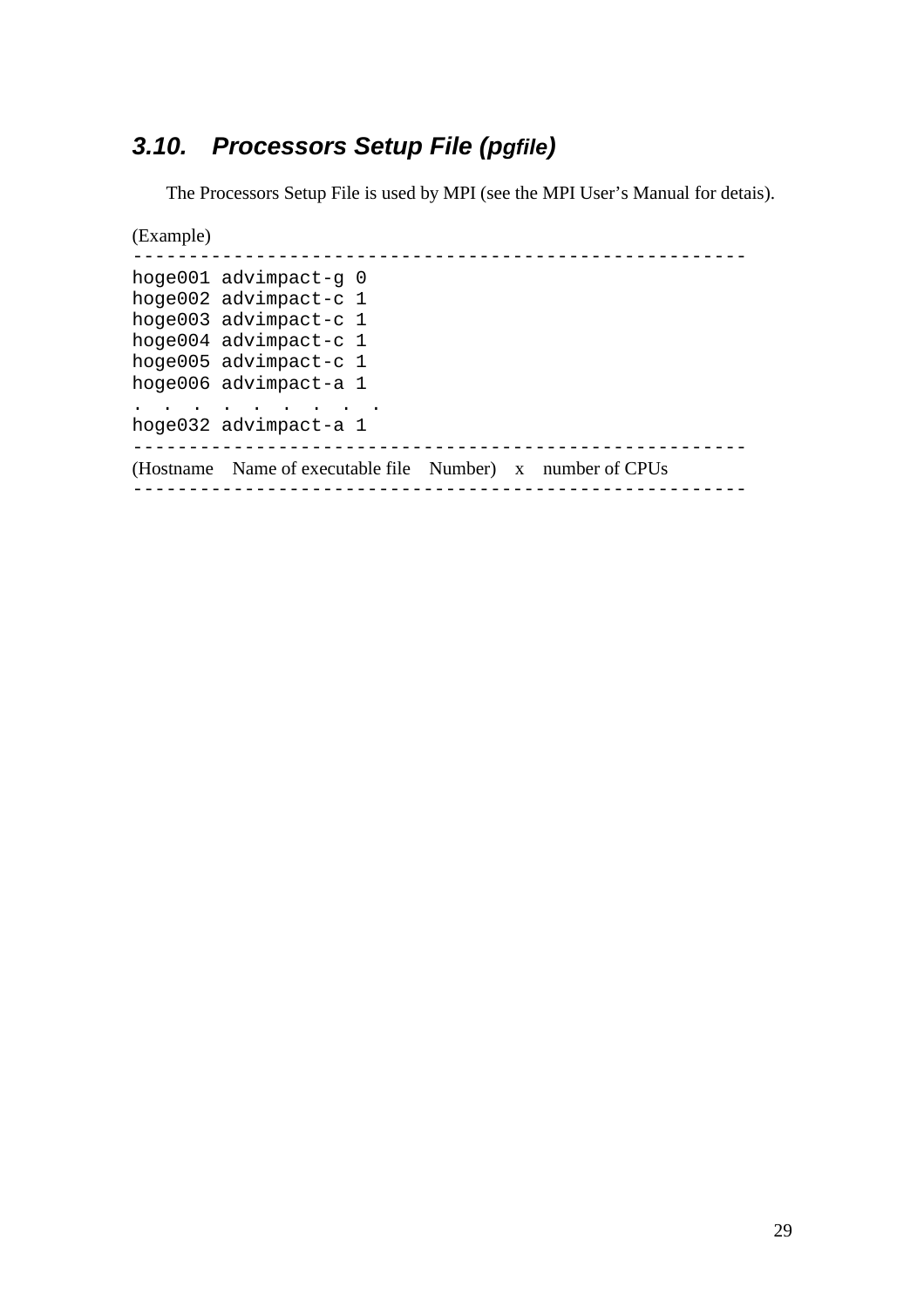## <span id="page-29-0"></span>*3.11. Visualization Setup File 1 (in\_visual\_node.txt)*

(Example)

```
------------------------------------------------------- 
3 
0 res0/res 
1 res1/res 
2 res2/res 
node_res.dat 
1 
1
5 
0 0 0 5 
1 0 5 375 
2 1 32 53 
3 1 60 876 
4 2 23 572 
3 
0 \t 0 \t 21 1 0 27 
2 2 3 62 
-------------------------------------------------------
```
Number of *Parts*

(Part's number Filename of the analysis data) x number of *Parts* Filename for output of time-dependent data at the nodes/elements specified below Output flag for displacements of nodes Output flag for stresses at integration points in elements Number of nodes for output of dynamic response (Number *Part*'s number *Subdomain*'s number Node's number) x number of nodes for output of displacements Number of elements for output of stresses (Number *Part*'s number *Subdomain*'s number Element's number) x number of elemens for output of stresses -------------------------------------------------------

Output flag : 0: No output 1: Output

The output file contains following data: (Example) --------------------

5 3 0 0 5 0 0.00 0.00 0.00 1 0.00 0.00 0.00 2 0.00 0.00 0.00 0 5 375 0 0.00 0.00 0.00 1 0.00 0.00 0.00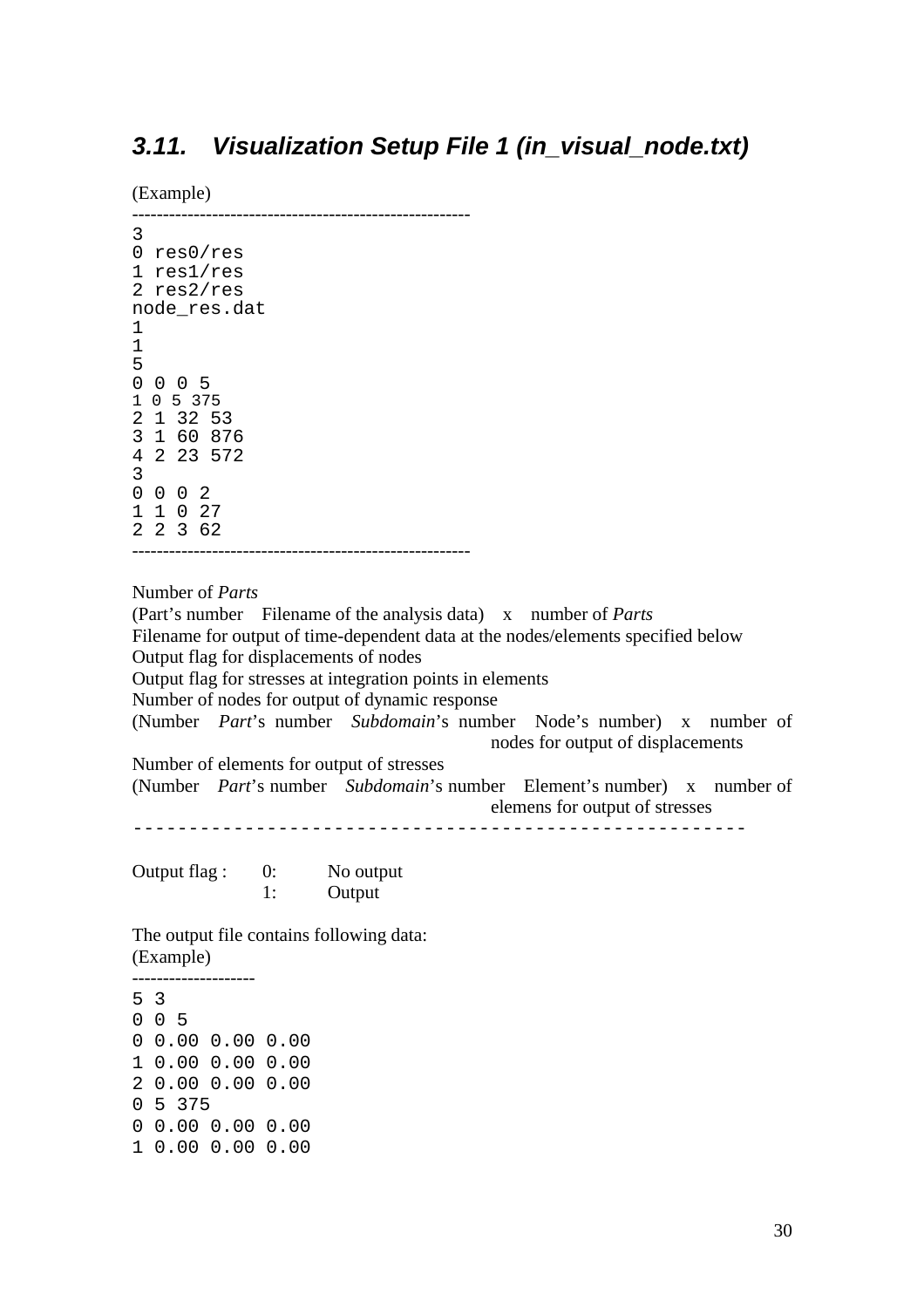#### --------------------

Number of nodes for output Number of times for data output *Part*'s number *Subdomain*'s number Node's number (Number X displacement Y displacement Z displacement) x number of times for data output

| $3 \t2$ |                 |                      |      |
|---------|-----------------|----------------------|------|
|         | $0 \t0 \t2 \t8$ |                      |      |
|         | $0\;\;0.00$     | 48 real valued data  | 0.00 |
|         | 10.00           | 48 real valued data  | 0.00 |
|         | 1 0 27 8        |                      |      |
|         | $0\;\;0.00$     | 48 real valued data  | 0.00 |
|         | 10.00           | 48 real valued dat a | 0.00 |

-------------------- Number of elements for output Number of times for data output *Part*'s number *Subdomain*'s number Element's number Number of integration points Number ((xx-stress yy-stress zz-stress xy-stress yz-stress zx-stress) x number of integration points) x number of times for data output times

--------------------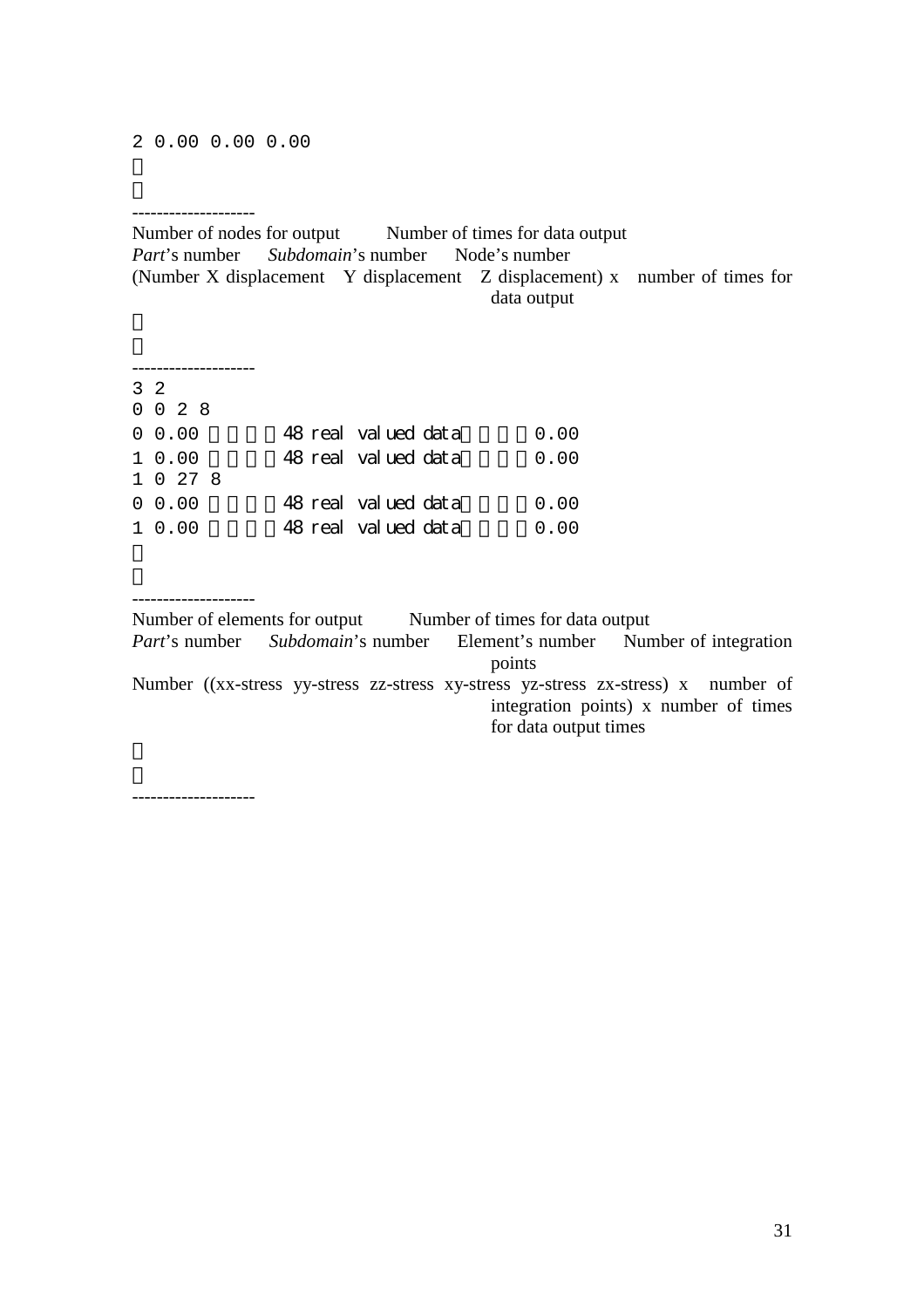## <span id="page-31-0"></span>*3.12. Visualization Setup File 2 (in\_visual\_disp.txt)*

The Visualization Setup File 2 contains the settings for advimpact-vdisp. The time-dependent distributions of node displacements can be visualized (for necessary time steps) using MicroAVS.

(Example)

------------------------------------------------------- 2 avs.inp 3 advhddm\_in\_0.adv advhddm\_in\_1.adv advhddm\_in\_2.adv result0/res result1/res result2/res ------------------------------------------------------- Order (from the beginning) of the time step for sampling Name of output file (MicroAVS input file) Number of *Parts* (Name of mesh data file) x number of *Parts*

(Name of results output data file) x number of *Parts* -------------------------------------------------------

The settings of time steps should be done in accordance with the following rule. For example, if the time-dependent output was done for steps 100, 200, and 300, to view the displacement distributions at time step 200, set the 'Order of the time step for sampling' to 2.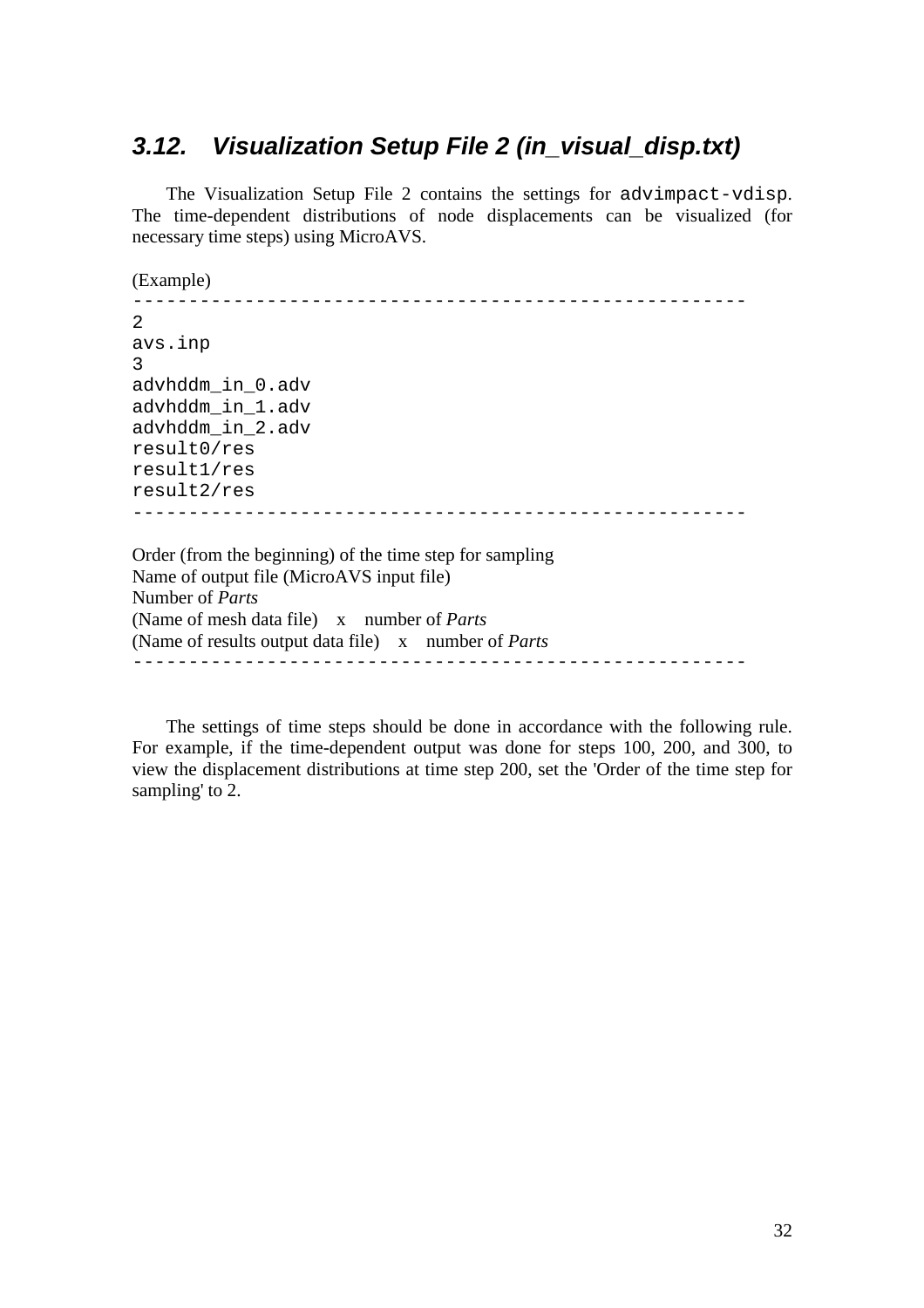# <span id="page-32-0"></span>*Appendix*

### *A. Explicit Dynamics Method*

The Explicit Dynamics method is implemented in the basic algorithm of the present code. The simple explanations will be done here for reference.

The spatial discretization of the equation of motion in structural dynamics can be formulated as

$$
[M \, \{ii\} + [C \, \{ii\} + [K \, \{u\} = \{f\} \tag{1}
$$

where  ${\hat{u}}$ ,  ${\hat{u}}$ ,  ${\hat{u}}$ ,  ${\hat{u}}$  are the acceleration, the velocity, and the displacement vectors, correspondingly;  $[M]$  is the mass matrix;  $[C]$  is the damping matrix;  $[K]$  is the stiffness matrix; and  $\{f\}$  is the load vector. The time discretization of Eq. 1 done by the central finite difference scheme will results in

$$
\left(\frac{1}{(\Delta t)^2}[M] + \frac{1}{2\Delta t}[C]\right) \{u\}_{n+1} = \{f\}_n - \left([K] - \frac{2}{(\Delta t)^2}[M]\right) \{u\}_n - \left(\frac{1}{(\Delta t)^2}[M] + \frac{1}{2\Delta t}[C]\right) \{u\}_{n-1}
$$
\n(2)

Here,  ${u}_{n+1}$ ,  ${u}_{n}$ ,  ${u}_{n-1}$  are the displacements at the  $(n+1)^{th}$ ,  $n^{th}$ , and  $(n-1)^{th}$  steps correspondingly, and  $\Delta t$  is the time step width. If  $[M]$  and  $[C]$  are the diagonal matrixes, the matrix inversion is not necessary. Such method is called the Explicit Dynamics method. The Explicit Dynamics method is conditionally stable. The limitations are imposed on the width of time gap for Courant conditions.

If the Rayleigh damping is considered, the damping matrix  $[C]$  will be defined as

$$
[C] = c_K [K] + c_M [M]
$$
\n(3)

If we use the concentrated mass matrix and set  $c<sub>K</sub> = 0$ , it is possible to introduce the damping due to viscosity. In the present code,  $c<sub>M</sub>$  can be treated as a value of material properties (viscous material damping coefficient).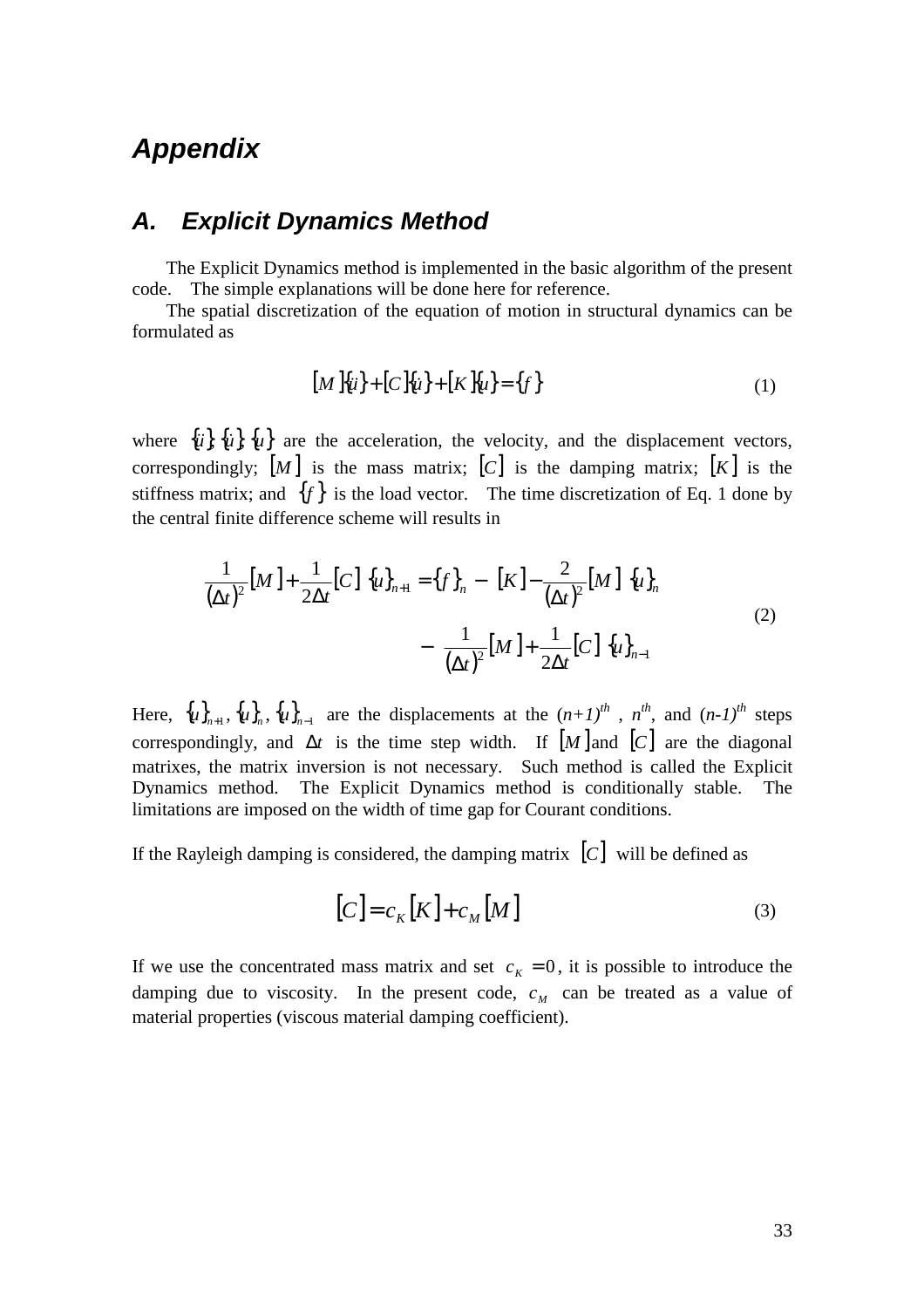# <span id="page-33-0"></span>*B. Figures of Basic Elements*



Fig. Basic Elements (the node numbers are shown in circles, and the surface numbers are shown in squares)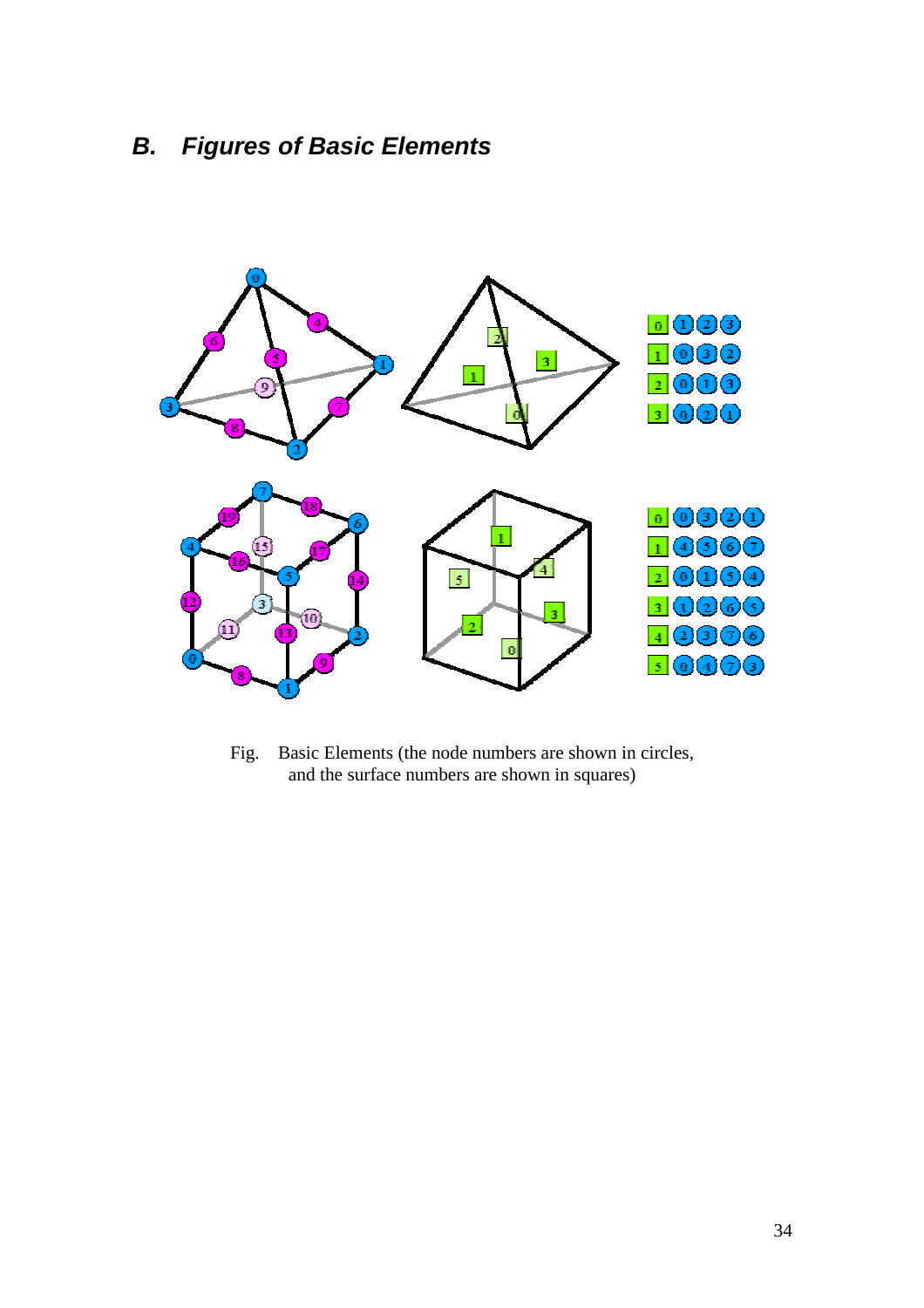## <span id="page-34-0"></span>*C. Sample Data*

Two sets of sample data are supplied with the current code.

sample/data01/ Dynamic-elastic analysis of wave propagation without contact sample/data02/ Dynamic-elastic analysis of wave propagation with contact

(1). Data01



#### Model:

Dimensions: 16mm x 16mm x 8mm Material: Steel, elastic, isotropic without viscous damping for all elements Fixation: 4 corners of the lower surface are fixed Load: distributed mechanical load, 2mm x 2mm, 2MHz, 1cycle, applied in the middle of the upper surface

Element size: 1mm x 1mm x 1mm Number of elements: 2048 linear hexahedral elements Number of nodes: 2601

| Sample files:                                           |                                   |
|---------------------------------------------------------|-----------------------------------|
| mesh01.dat                                              | Mesh data                         |
| fdcurve01.dat                                           | Displacement and load curves data |
| AdvImpact_init_files.txt                                | <b>Input Configuration File 1</b> |
| AdvImpact_init_outputflag.txt Output Configuration File |                                   |
| in_config1.txt                                          | Data Configuration File 1         |
| in_config2.txt                                          | Data Configuration File 2         |

Each setup file should be adjusted to the system operational environments.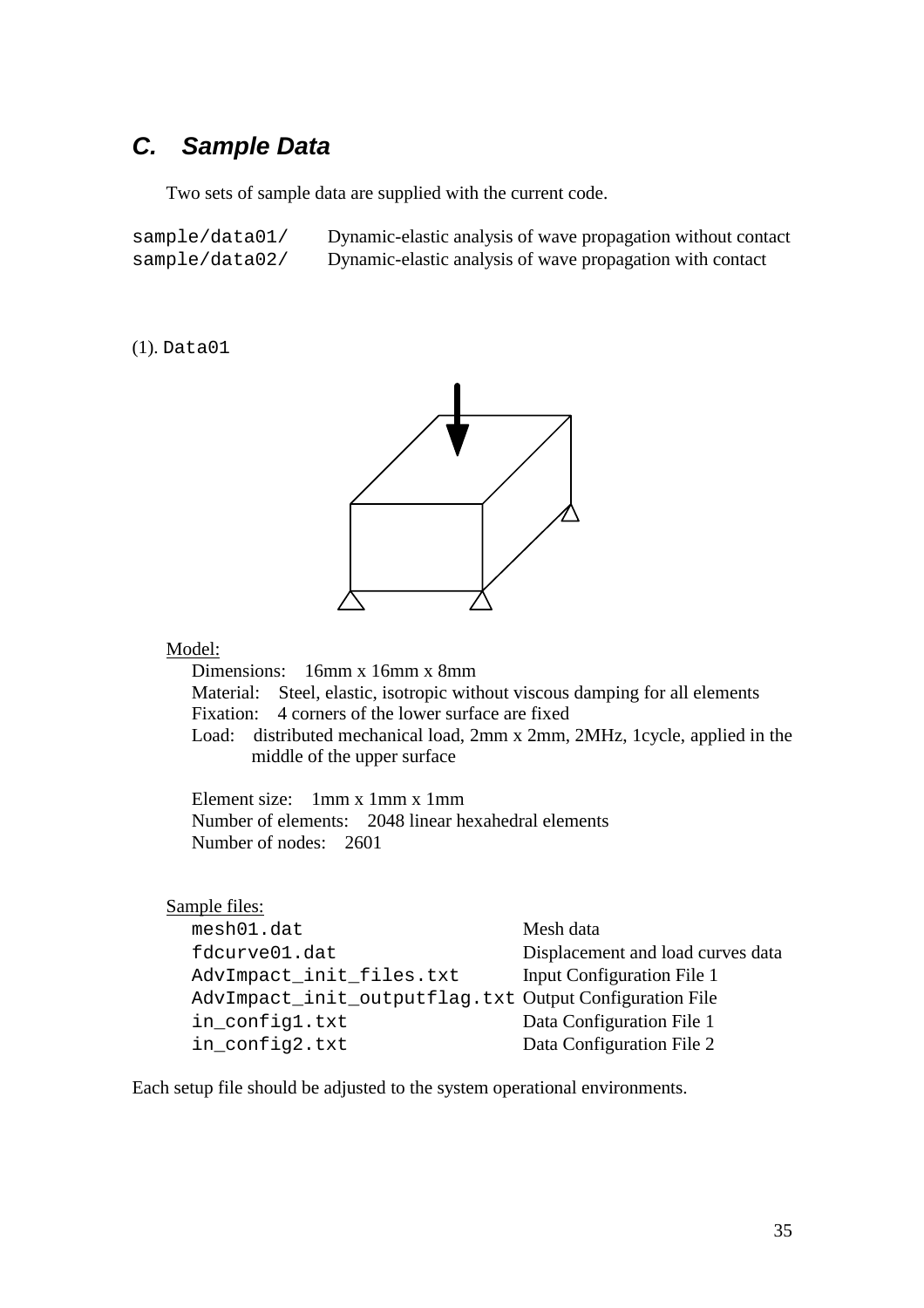(2) Data02



#### Model:

Dimensions: 16mm x 16mm x 8mm Material: steel, elastic, isotropic, without viscous damping for all elements Fixation: 4 corners of the lower surface are fixed Load: distributed mechanical load, 2mm x 2mm, 2MHz, 1cycle, applied in the middle of the upper surface Contact: one horizontal surface in the middle part of the model, 16mm x 16mm with 0mm gap Friction between contacted surfaces: none

Element size: 1mm x 1mm x 1mm Number of elements: 2048 linear hexahedral elements Number of nodes: 2890

#### Sample files:

| mesh01.dat                                              | Mesh data                         |
|---------------------------------------------------------|-----------------------------------|
| fdcurve01.dat                                           | Displacement and load curves data |
| AdvImpact_init_files.txt                                | <b>Input Configuration File 1</b> |
| AdvImpact_init_contact.txt                              | Input Configuration File 2        |
| AdvImpact_init_outputflag.txt Output Configuration File |                                   |
| in_config1.txt                                          | Data Configuration File 1         |
| in_config2.txt                                          | Data Configuration File 2         |

Each setup file should be adjusted to the system operational environments.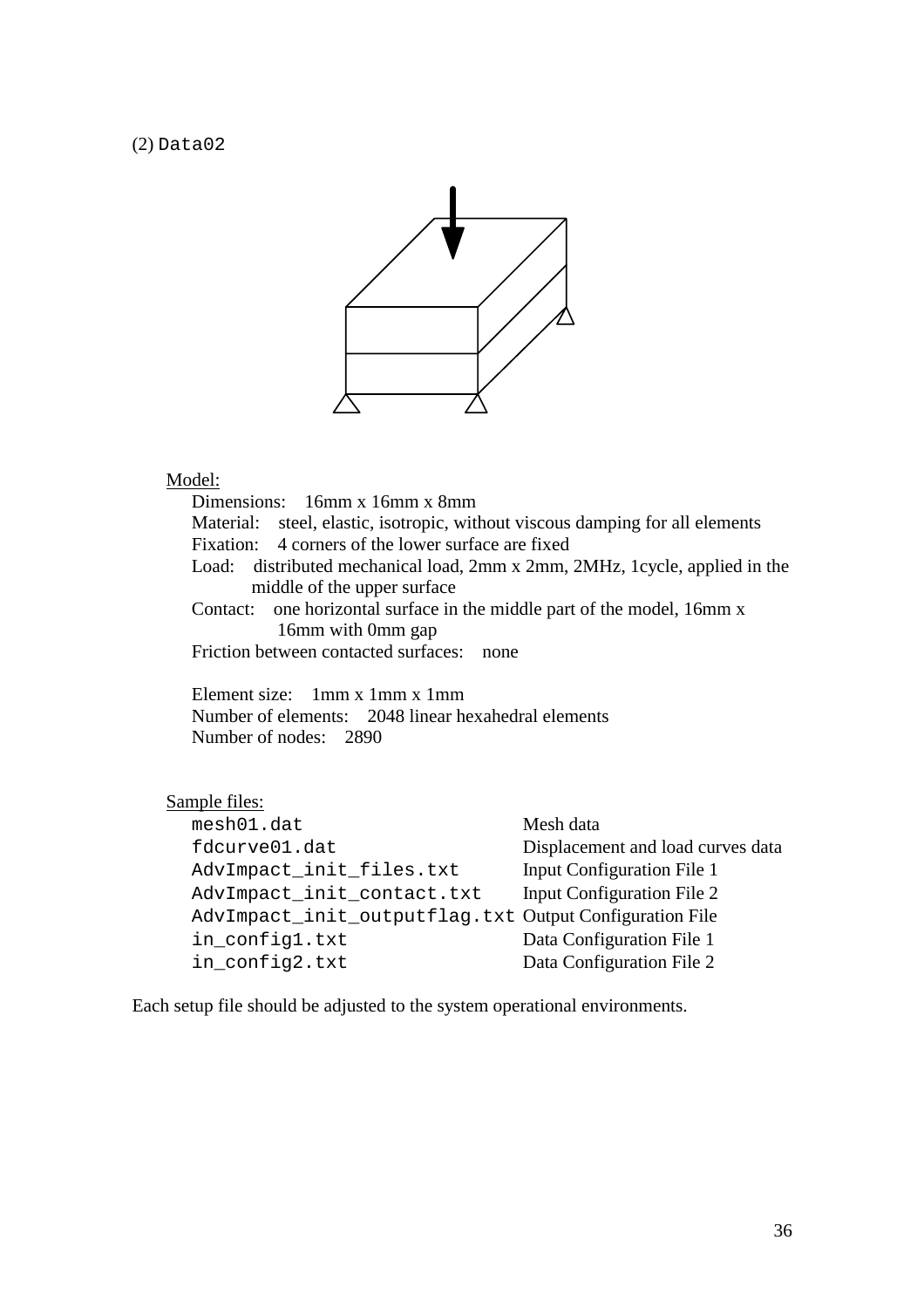# <span id="page-36-0"></span>*D. Limitations*

#### (1). Supported elements

Use linear hexahedral elements instead of linear tetrahedral elements in the contact analysis.

#### (2). System incompatibility

Since, the data are treated in binary formats, some errors after transfer from one operational environment to another can occur due to difference in binary formats and compiler options (for example, Sun SPRAC uses a big endian format, whereas Intel Pentium uses a little endian format).